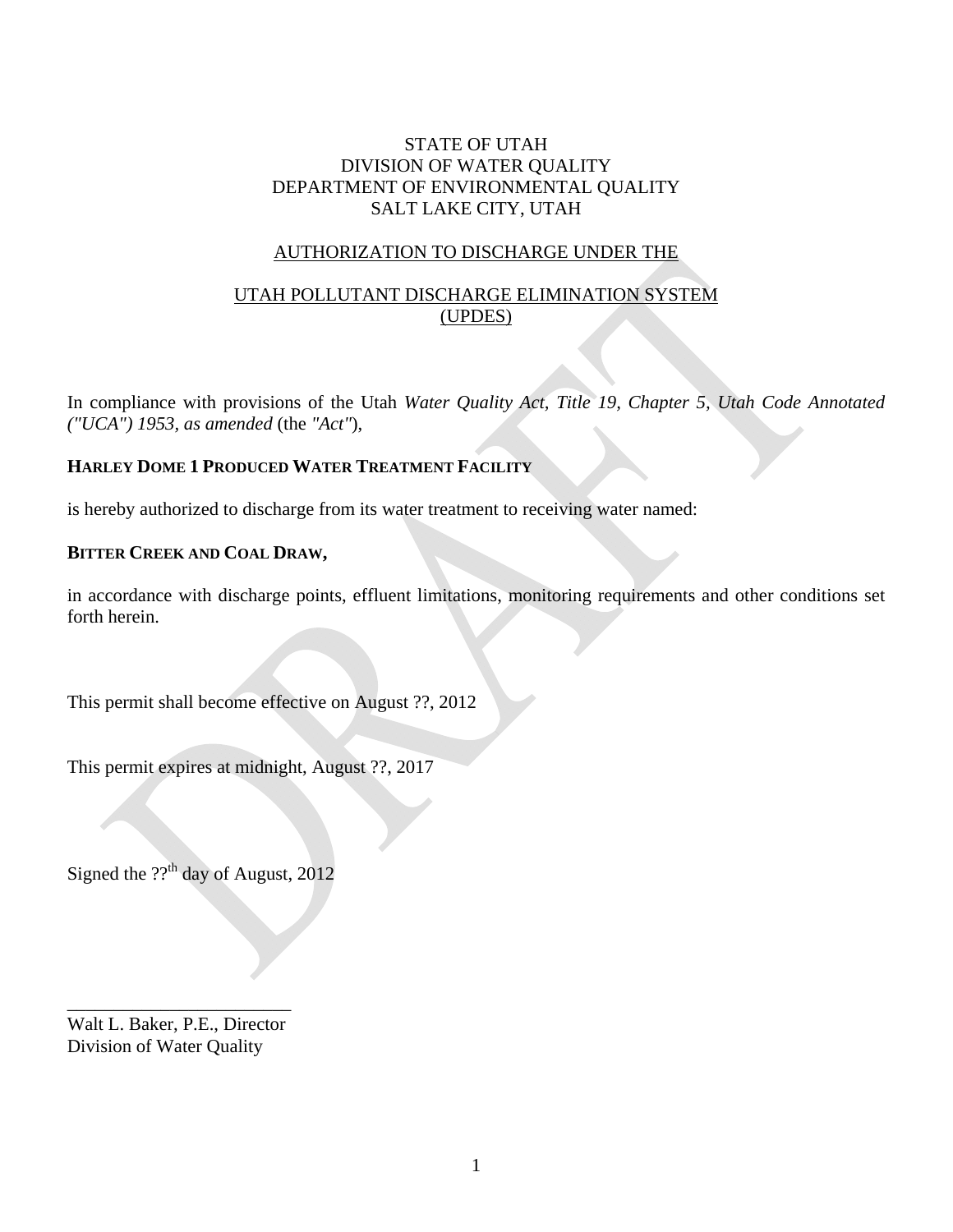# **TABLE OF CONTENTS**

|  | <b>Cover Sheet—Issuance and Expiration Dates</b> |  |  |
|--|--------------------------------------------------|--|--|
|  |                                                  |  |  |

| I.             |                                                     |  |
|----------------|-----------------------------------------------------|--|
| A.             |                                                     |  |
| Β.             |                                                     |  |
| C.             |                                                     |  |
| D.             |                                                     |  |
| II.            |                                                     |  |
| Ш.             | MONITORING, RECORDING AND REPORTING REQUIREMENTS 12 |  |
| А.             |                                                     |  |
| <b>B.</b>      |                                                     |  |
| $\mathsf{C}$ . |                                                     |  |
| D.             |                                                     |  |
| Ε.             |                                                     |  |
| F.             |                                                     |  |
| G.             |                                                     |  |
| Н.             |                                                     |  |
| I.             |                                                     |  |
| J.             |                                                     |  |
| K.             |                                                     |  |
| IV.            |                                                     |  |
| A.             |                                                     |  |
| <b>B.</b>      |                                                     |  |
| C.             |                                                     |  |
| D.             |                                                     |  |
| Ε.             |                                                     |  |
| F.             |                                                     |  |
| G.             |                                                     |  |
| Η.             |                                                     |  |
| I.             |                                                     |  |
| J.             |                                                     |  |
| Κ.             |                                                     |  |
| $V_{\bullet}$  |                                                     |  |
| A.             |                                                     |  |
| <b>B.</b>      |                                                     |  |
| C.             |                                                     |  |
| D.             |                                                     |  |
| Ε.             |                                                     |  |
| F.             |                                                     |  |
| G.             |                                                     |  |
| H.             |                                                     |  |
| I.             |                                                     |  |
| J.             |                                                     |  |
| Κ.             |                                                     |  |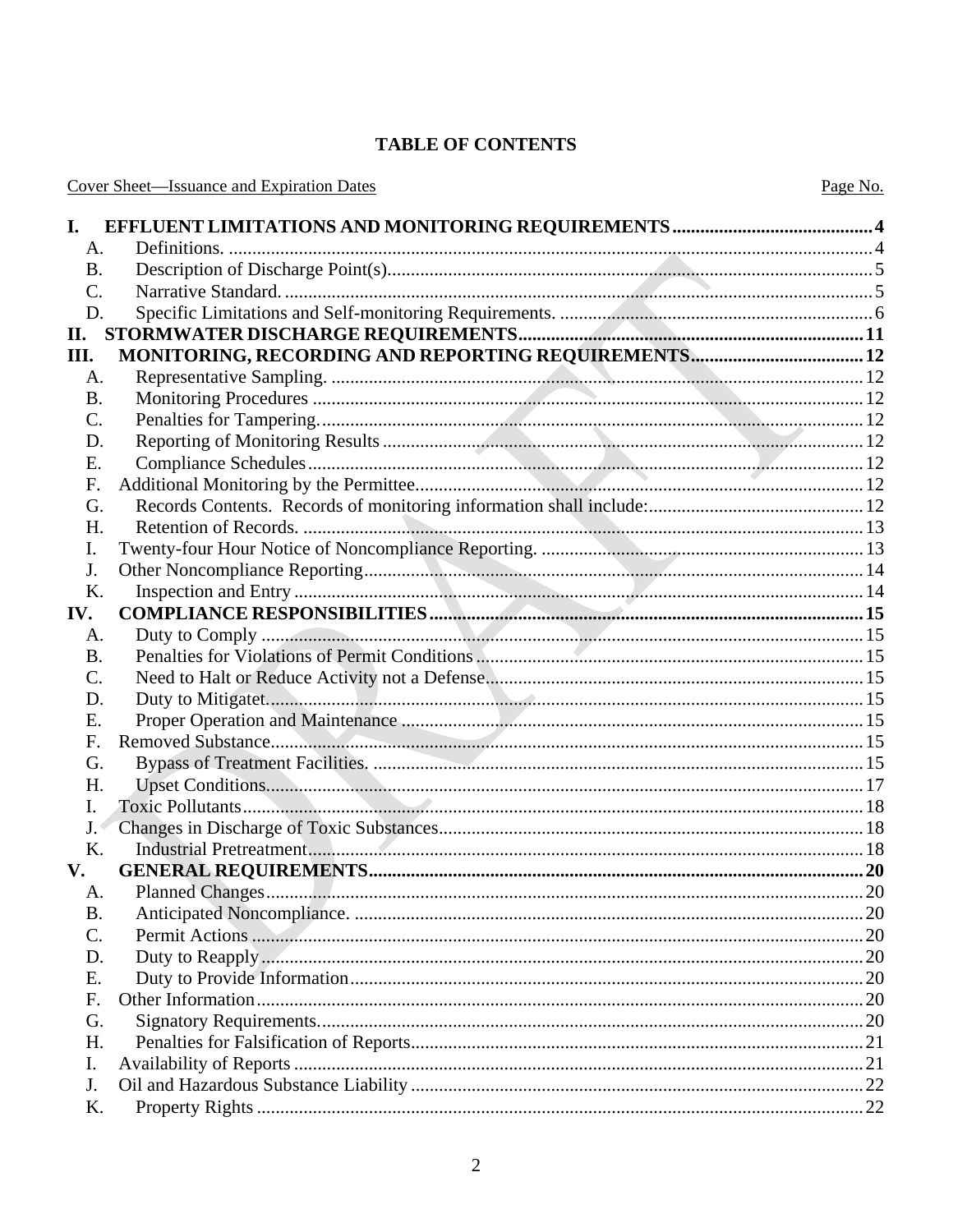# Part I<br>UT0025917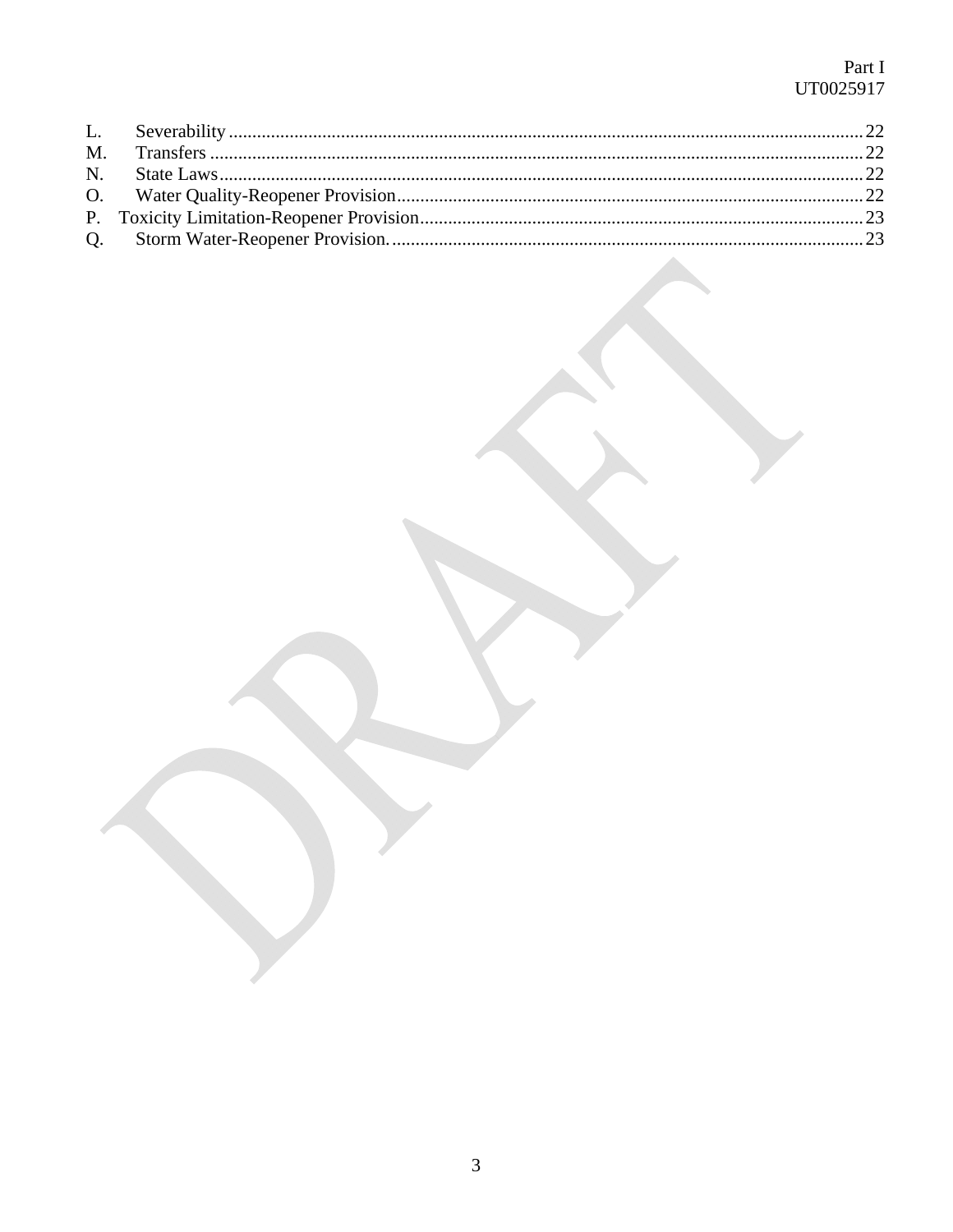## **I. EFFLUENT LIMITATIONS AND MONITORING REQUIREMENTS**

### A. Definitions.

- 1. The "30-day and monthly average" is the arithmetic average of all samples collected during a consecutive 30-day period or calendar month whichever is applicable. The calendar month shall be used for purposes of reporting self-monitoring data on discharge monitoring report forms.
- 2. "Daily Maximum" ("Daily Max.") is the maximum value allowable in any single sample or instantaneous measurement.
- 3. A "grab" sample, for monitoring requirements, is defined as a single "dip and take" sample collected at a representative point in the discharge stream.
- 4. An "instantaneous" measurement, for monitoring requirements, is defined as a single reading, observation, or measurement.
- 5. "Upset" means an exceptional incident in which there is unintentional and temporary noncompliance with technology-based permit effluent limitations because of factors beyond the reasonable control of the permittee. An upset does not include noncompliance to the extent caused by operational error, improperly designed treatment facilities, inadequate treatment facilities, lack of preventive maintenance, or careless or improper operation.
- 6. "Bypass" means the intentional diversion of waste streams from any portion of a treatment facility.
- 7. "Severe property damage" means substantial physical damage to property, damage to the treatment facilities which causes them to become inoperable, or substantial and permanent loss of natural resources which can reasonably be expected to occur in the absence of a bypass. Severe property damage does not mean economic loss caused by delays in production.
- 8. "Executive Secretary" means Executive Secretary of the Utah Water Quality Board.
- 9. "EPA" means the United States Environmental Protection Agency.
- 10. "Act" means the "*Utah Water Quality Act*".
- 11. "Best Management Practices" ("*BMP's*") means schedules of activities, prohibitions of practices, maintenance procedures, and other management practices to prevent or reduce the pollution of waters of the State. *BMP's* also include treatment requirements, operating procedures, and practices to control plant site runoff, spillage or leaks, sludge or waste disposal, or drainage from raw material storage.
- 12. "*CWA*" means *The Federal Water Pollution Control Act*, as amended, by *The Clean Water Act of 1987*.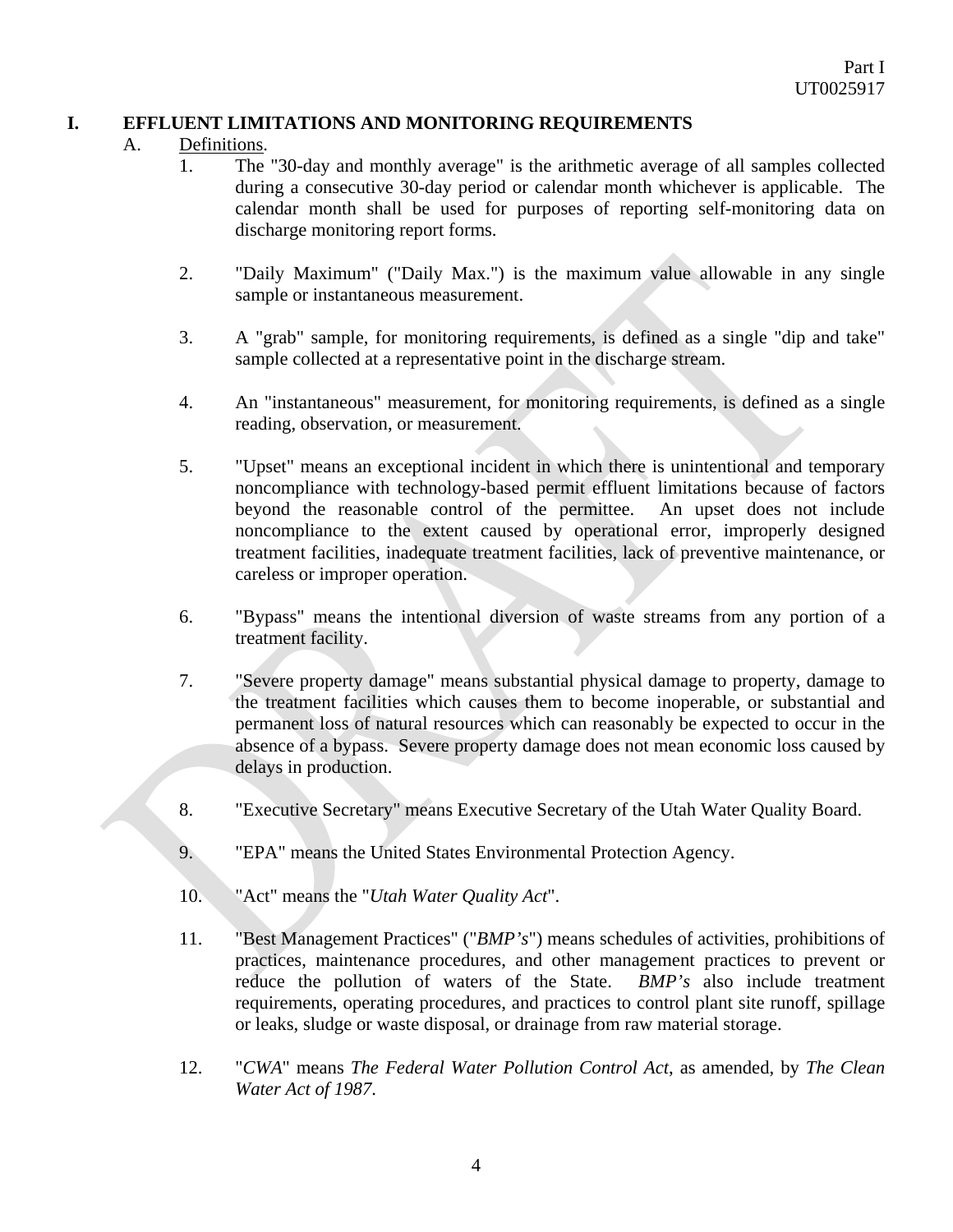- 13. "Point Source" means any discernible, confined, and discrete conveyance, including but not limited to, any pipe, ditch, channel, tunnel, conduit, well, discrete fissure, container, rolling stock, concentrated animal feeding operation, landfill leachate collection system, vessel or other floating craft from which pollutants are or may be discharges. This term does not include return flows from irrigated agriculture or agriculture storm water runoff.
- 14. "Significant spills" includes, but is not limited to: releases of oil or hazardous substances in excess of reportable quantities under *Section 311* of the *Clean Water Act* (see *40 CFR 110.10* and *40 CFR 117.21*) or *Section 102* of *CERCLA* (see *40 CFR 302.4*).
- 15. "Waste pile" means any non-containerized accumulation of solid, non-flowing waste that is used for treatment or storage.

#### B. Description of Discharge Point(s).

 The authorization to discharge provided under this permit is limited to those outfalls specifically designated below as discharge locations. Discharges at any location not authorized under a UPDES permit are in violation of the *Act* and may be subject to penalties under the *Act*. Knowingly discharging from an unauthorized location or failing to report an unauthorized discharge may be subject to criminal penalties as provided under the *Act*.

| Outfall | Description of Discharge Point                                                                                                                  |  |
|---------|-------------------------------------------------------------------------------------------------------------------------------------------------|--|
| 001     | Located at latitude $39^{\circ}10'35.96"$ and longitude $109^{\circ}08'19.33"$ . The                                                            |  |
|         | discharge is to Coal Draw then to the Colorado River.                                                                                           |  |
| 002     | Located at latitude $39^{\circ}10'40.5"$ and longitude $109^{\circ}07'46.49"$ . The<br>discharge is to Bitter Creek then to the Colorado River. |  |
|         |                                                                                                                                                 |  |
| 003     | Located at latitude $39^{\circ}10'01.68"$ and longitude $109^{\circ}07'58.70"$ . The<br>discharge is to Coal Draw then to the Colorado River.   |  |

## C. Narrative Standard.

 It shall be unlawful, and a violation of this permit, for the permittee to discharge or place any waste or other substance in such a way as will be or may become offensive such as unnatural deposits, floating debris, oil, scum, or other nuisances such as color, odor or taste, or cause conditions which produce undesirable aquatic life or which produce objectionable tastes in edible aquatic organisms; or result in concentrations or combinations of substances which produce undesirable physiological responses in desirable resident fish, or other desirable aquatic life, or undesirable human health effects, as determined by bioassay or other tests performed in accordance with standard procedures.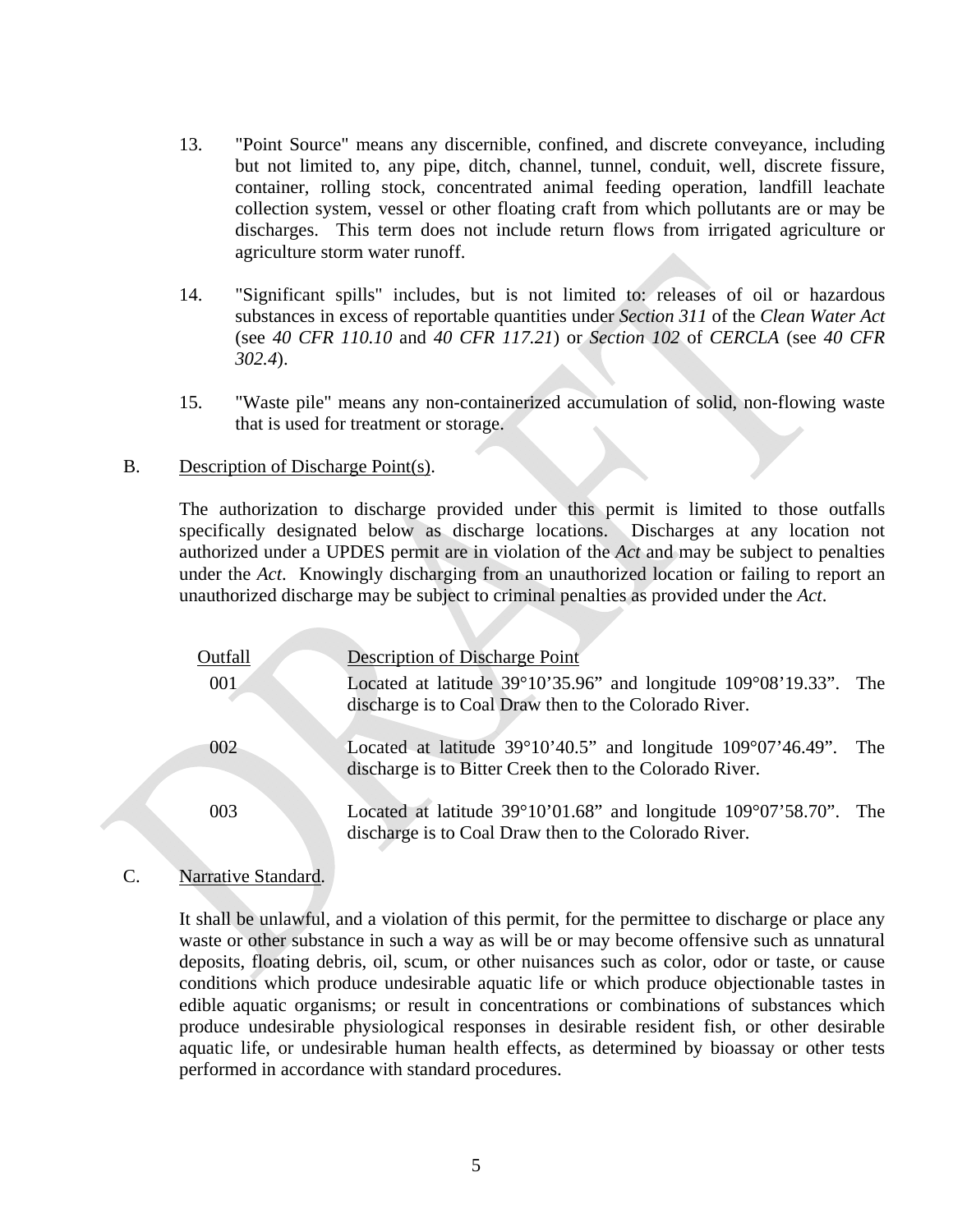## D. Specific Limitations and Self-monitoring Requirements.

1. Effective immediately and lasting the duration of this permit, the permittee is authorized to discharge from Outfalls 001, 002, or 003. Such discharges shall be limited and monitored by the permittee as specified below:

| Effluent Limitations, Outfalls 001, 002, 003 |           |           |           |  |
|----------------------------------------------|-----------|-----------|-----------|--|
|                                              | Monthly   | Daily     | Daily     |  |
| Parameter                                    | Average   | Minimum   | Maximum   |  |
| Flow, MGD                                    | 0.65      | <b>NA</b> | <b>NA</b> |  |
| TSS, mg/L                                    | 25        | <b>NA</b> | 35        |  |
| Dissolved Oxygen, mg/L                       | <b>NA</b> | 5.5       | <b>NA</b> |  |
| Total Ammonia, mg/L                          | <b>NA</b> | <b>NA</b> | 1.3       |  |
| Total Dissolved Solids, mg/L a/              | <b>NA</b> | <b>NA</b> | 1200      |  |
| Total Dissolved Solids, tons/day a/          | <b>NA</b> | <b>NA</b> | 1.0       |  |
| Selenium, $mg/L$                             | .0046     | <b>NA</b> | .0184     |  |
| Oil & Grease, $mg/L$                         | <b>NA</b> | <b>NA</b> | 10        |  |
| pH, standard units                           | <b>NA</b> | 6.5       | 9.0       |  |

NA – Not Applicable

| Self-Monitoring and Reporting Requirements |            |           |            |                            |
|--------------------------------------------|------------|-----------|------------|----------------------------|
|                                            |            | Sample    |            |                            |
| Parameter                                  | Frequency  | Type      | Units      | <b>Reporting Frequency</b> |
| <b>Total Flow</b>                          | Continuous | Recorder  | <b>MGD</b> | Monthly                    |
| <b>TSS</b>                                 | Weekly     | Composite | mg/L       | Monthly                    |
| Dissolved Oxygen                           | Weekly     | Grab      | mg/L       | Monthly                    |
| <b>Total Ammonia</b>                       | Weekly     | Grab      | mg/L       | Monthly                    |
| <b>TDS</b>                                 | Weekly     | Grab      | mg/L       | Monthly                    |
| <b>TDS</b>                                 | Weekly     | Grab      | Tons/Day   | Monthly                    |
| Selenium                                   | Weekly     | Grab      | mg/L       | Monthly                    |
| WET, Acute                                 |            |           |            |                            |
| Biomonitoring                              | 2 x Year   | Composite | Pass/Fail  | Semiannually               |
| Metals b/                                  | 2 x Year   | Composite | mg/L       | Semiannually               |
| Oil & Grease                               | Weekly     | Grab      | mg/L       | Monthly                    |
| pH                                         | Weekly     | Grab      | <b>SU</b>  | Monthly                    |

There shall be no discharge of sanitary wastes.

The permitee is required to sample the effluent and submit the analysis of the pollutants listed in 40 CFR Part 423 Appendix A (Priority Pollutants) occurring within the first two weeks of discharging after the optimization period of 2 months, for outfalls 001, 002, or 003 from the discharge of the facility. A second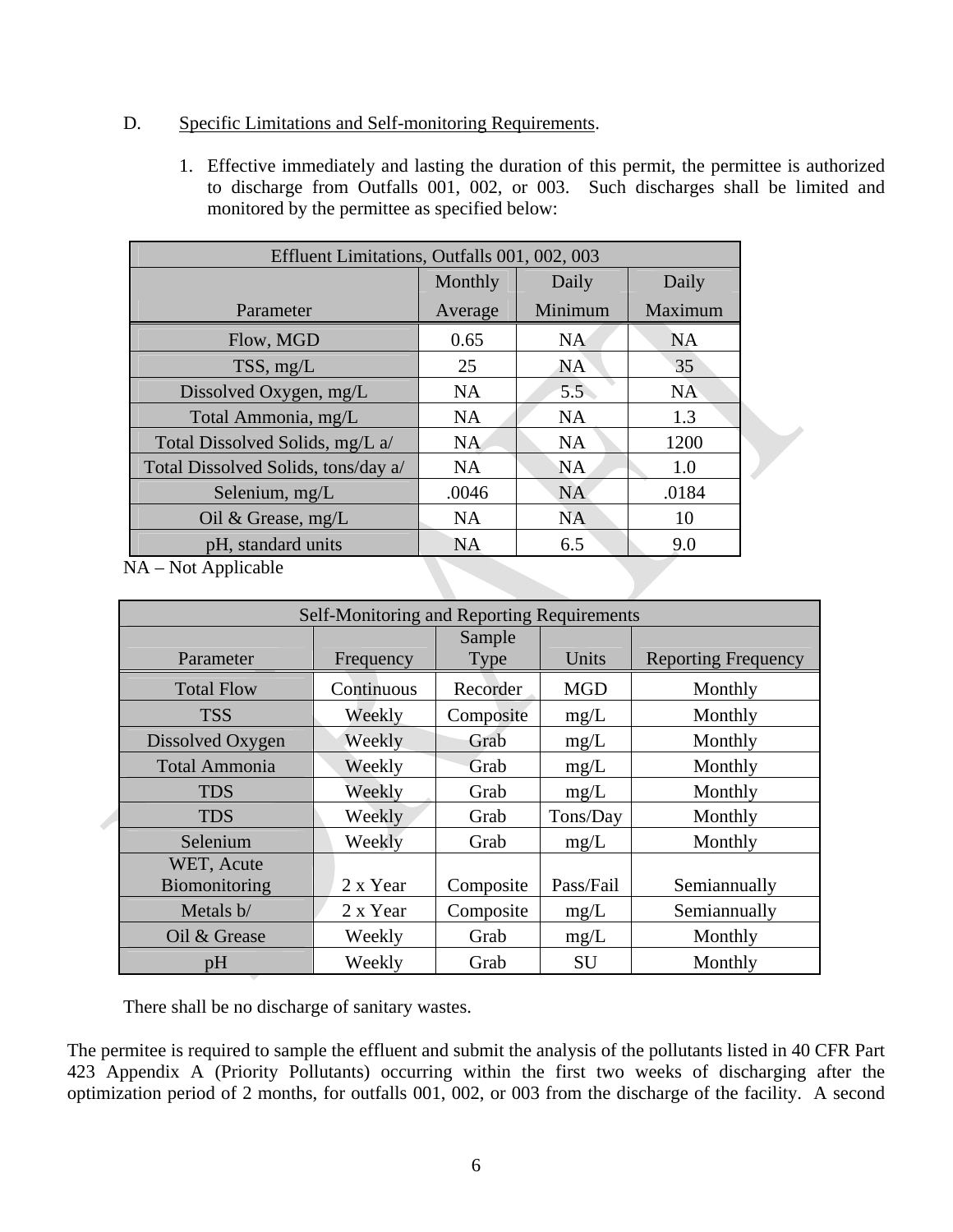sampling of the effluent will be required 3 months after the  $1<sup>st</sup>$  sample. A testing method shall be used so that the minimum reporting level (MRL) is below the water quality standard. Based on the results of any of these samples, the permit limits may be revised.

- $a$ <sup> $\prime$ </sup> If the TDS concentration is less than 500 mg/L, then no tonnage limit will be required. If the TDS concentration is greater than 500 mg/L then TDS will be limited to a maximum discharge of 1.0 ton per day or 366 tons per year, with daily maximum tonnages reported monthly. It is the permittee's responsibility to monitor and report the actual discharge of TDS for each monitoring period.
- b/ The metals to be tested are listed in 40 CFR 122 Appendix D Table III (Other Toxic Pollutants (Metals and Cyanide).
- 2. Acute Whole Effluent Toxicity (WET) Testing.
	- a. *Whole Effluent Testing Acute Toxicity*. Starting immediately, the permittee shall conduct semi-annually acute static replacement toxicity tests, with alternating test species, on a composite sample of the final effluent. The sample shall be collected at outfall 001.

The monitoring frequency for acute tests shall be semi-annually unless a sample is found to be acutely toxic during a routine test. If that occurs, the monitoring frequency shall become weekly (See *Part I.C.3.b , Accelerated Testing*). Samples shall be collected on a two day progression; i.e., if the first sample is on a Monday, during the next sampling period, the sampling shall begin on a Wednesday, etc.

The replacement static acute toxicity tests shall be conducted in general accordance with the procedures set out in the latest revision of *Methods for Measuring the Acute Toxicity of Effluents and Receiving Waters to Freshwater and Marine Organisms, 5th Edition, (EPA 821/R/02/012), October 2002,* as per *40 CFR 136.3(a) TABLE 1A-LIST OF APPROVED BIOLOGICAL METHODS*. The permittee shall conduct the 48-hour static replacement toxicity test using Ceriodaphnia dubia and the acute 96-hour static replacement toxicity test using Pimephales promelas (fathead minnow) testing species.

Acute toxicity occurs when 50 percent or more mortality is observed for either species at any effluent concentration (lethal concentration or  $LC_{50}$ ). Mortality in the control must simultaneously be 10 percent or less for the results to be considered valid. If more than 10 percent control mortality occurs, the test shall be repeated until satisfactory control mortality is achieved. A variance to this requirement may be granted by the Executive Secretary if a mortality of less than 10 percent was observed in higher effluent dilutions.

Semi-annual test results shall be reported along with the Discharge Monitoring Report (DMR) submitted for the end of the reporting calendar quarter e.g., biomonitoring results for the calendar quarter ending March 31 shall be reported with the DMR due April 28, with the remaining biomonitoring reports submitted with DMRs due each July 28, October 28, and January 28). All test results shall be reported along with the DMR submitted for that reporting period. The format for the report shall be consistent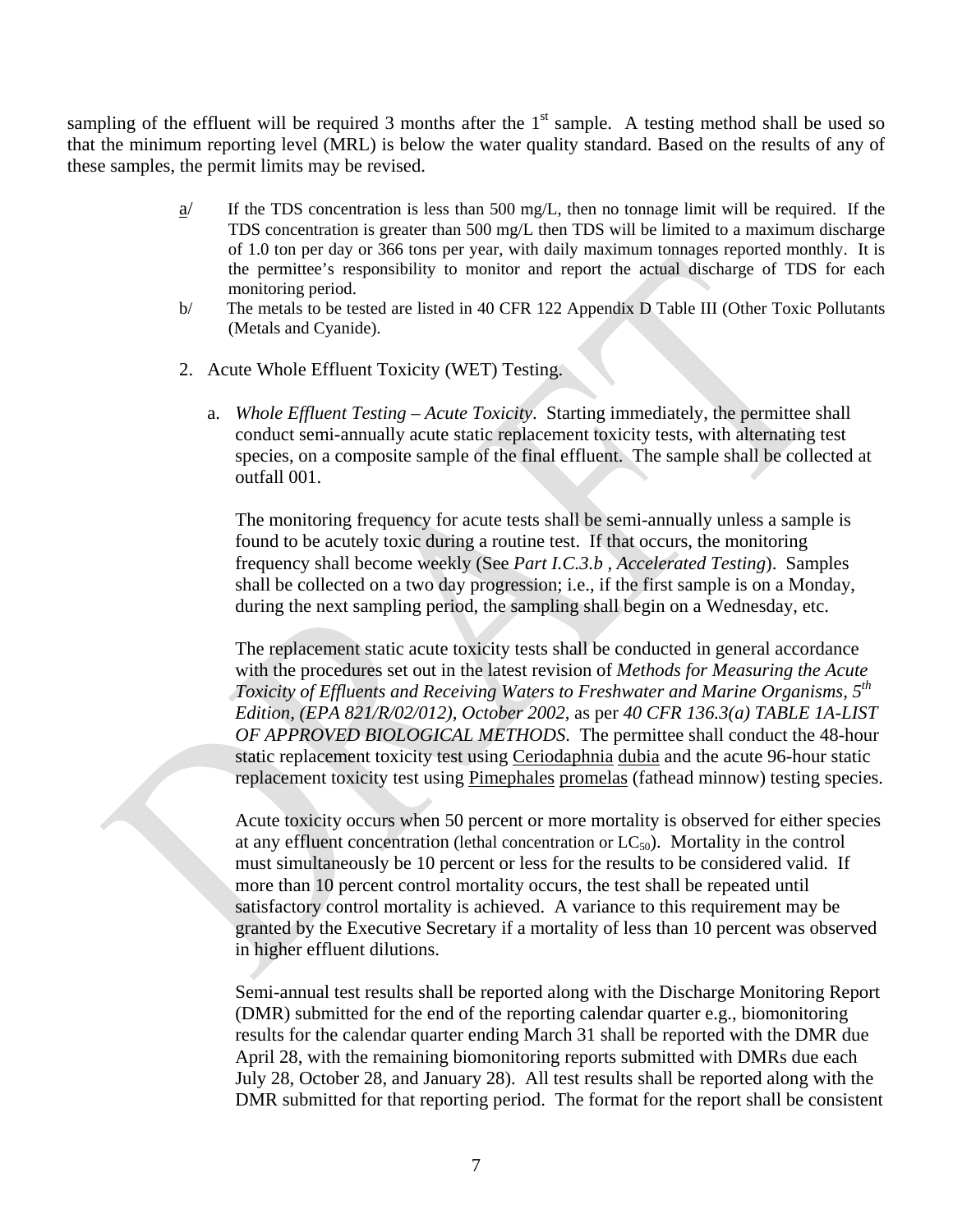with the latest revision of the *Region VIII Guidance for Acute Whole Effluent Reporting (August, 1997)* and shall include all chemical and physical data as specified.

If the results for a minimum of ten consecutive tests for each test species indicate no acute toxicity, the permittee may request a reduction in testing frequency and/or reduction to one species. The Executive Secretary may approve, partially approve, or deny the request based on results and other available information. If approval is given, the modification will take place without a public notice.

- b. *Accelerated Testing*. When acute toxicity is indicated during routine biomonitoring as specified in this permit, the permittee shall notify the Executive Secretary in writing within five (5) days after becoming aware of the test result. The permittee shall perform an accelerated schedule of biomonitoring to establish whether a pattern of toxicity exists. Accelerated testing will begin within seven (7) days after the permittee becomes aware of the test result. Accelerated testing shall be conducted as specified under *Part I.C.3.c, Pattern of Toxicity*. If the accelerated testing demonstrates no pattern of toxicity, routine monitoring shall be resumed.
- c. *Pattern of Toxicity*. A pattern of toxicity is defined by the results of a series of up to five (5) biomonitoring tests pursuant to the accelerated testing requirements using 100 percent effluent on the single species found to be more sensitive, once every week for up to five (5) consecutive weeks.

If two (2) consecutive tests (not including the scheduled test which triggered the search for a pattern of toxicity) do not result in acute toxicity, no further accelerated testing will be required and no pattern of toxicity will be found to exist. The permittee will provide written verification to the Executive Secretary within five (5) days, and resume routine monitoring.

- A pattern of toxicity is established if one of the following occurs:
- i. If two (2) consecutive test results (not including the scheduled test, which triggered the search for a pattern of toxicity) indicate acute toxicity, this constitutes an established pattern of toxicity.
- ii. If consecutive tests continue to yield differing results each time, the permittee will be required to conduct up to a maximum of five (5) acute tests (not including the scheduled test which triggered the search for a pattern of toxicity). If three out of five test results indicate acute toxicity, this will constitute an established pattern of toxicity.
- d. *Preliminary Toxicity Investigation*.
	- i. When a pattern of toxicity is detected the permittee will notify the Executive Secretary in writing within five (5) days and begin an evaluation of the possible causes of the toxicity. The permittee will have fifteen (15) working days from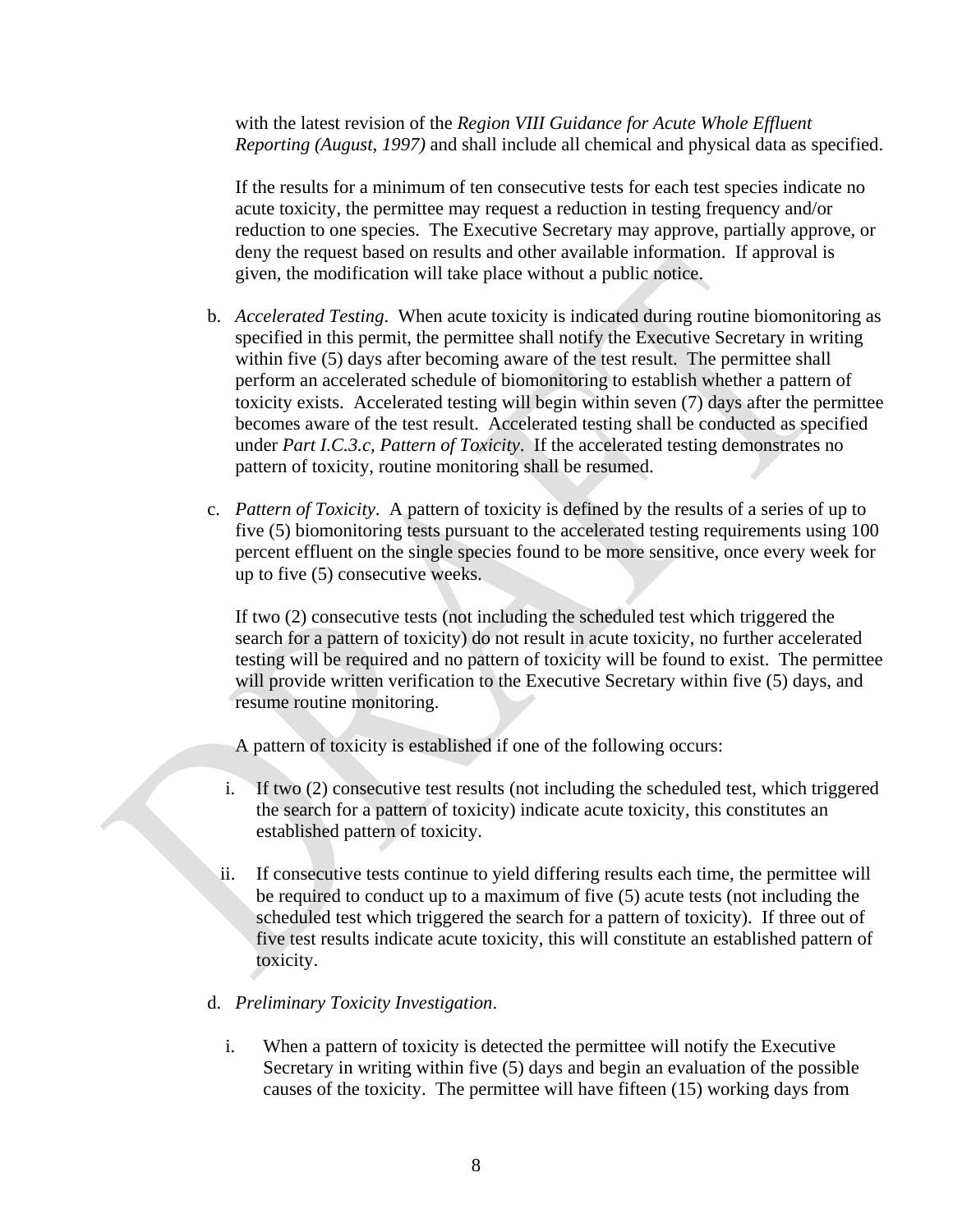demonstration of the pattern to complete a Preliminary Toxicity Investigation (PTI) and submit a written report of the results to the Executive Secretary. The PTI may include, but is not limited to, additional chemical and biological monitoring, examination of pretreatment program records, examination of discharge monitoring reports, a thorough review of the testing protocol, evaluation of treatment processes and chemical use, inspection of material storage and transfer areas to determine if a spill may have occurred, and similar procedures.

- ii. If the PTI identifies a probable toxicant and/or a probable source of toxicity the permittee shall submit, as part of its final results written notification of that effect to the Executive Secretary. Within thirty (30) days of completing the PTI the permittee shall submit for approval a control program to control effluent toxicity and shall proceed to implement such a plan within seven (7) days following approval. The control program, as submitted to or revised by the Executive Secretary, may be incorporated into the permit.
- iii. If no probable explanation for toxicity is identified in the PTI, the permittee shall notify the Executive Secretary as part of its final report, along with a schedule for conducting a Phase I Toxicity Reduction Evaluation (TRE) (See *Part I.C.3.e, Toxicity Reduction Evaluation*).
- iv. If toxicity spontaneously disappears during the PTI, the permittee shall submit written notification to that effect to the Executive Secretary as part of the reporting requirements of paragraph a. of this section.
- e. *Toxicity Reduction Evaluation (TRE)*. If toxicity is detected during the life of this permit and it is determined by the Executive Secretary that a TRE is necessary, the permittee shall be so notified and shall initiate a TRE immediately thereafter. The purpose of the TRE will be to establish the cause of toxicity, locate the source(s) of the toxicity, and control or provide treatment for the toxicity.

A TRE may include but is not limited to one, all, or a combination of the following:

- i. Phase I Toxicity Characterization
- ii. Phase II Toxicity Identification Procedures
- iii. Phase III Toxicity Control Procedures
- iv. Any other appropriate procedures for toxicity source elimination and control.

If the TRE establishes that the toxicity cannot be immediately eliminated, the permittee shall submit a proposed compliance plan to the Executive Secretary. The plan shall include the proposed approach to control toxicity and a proposed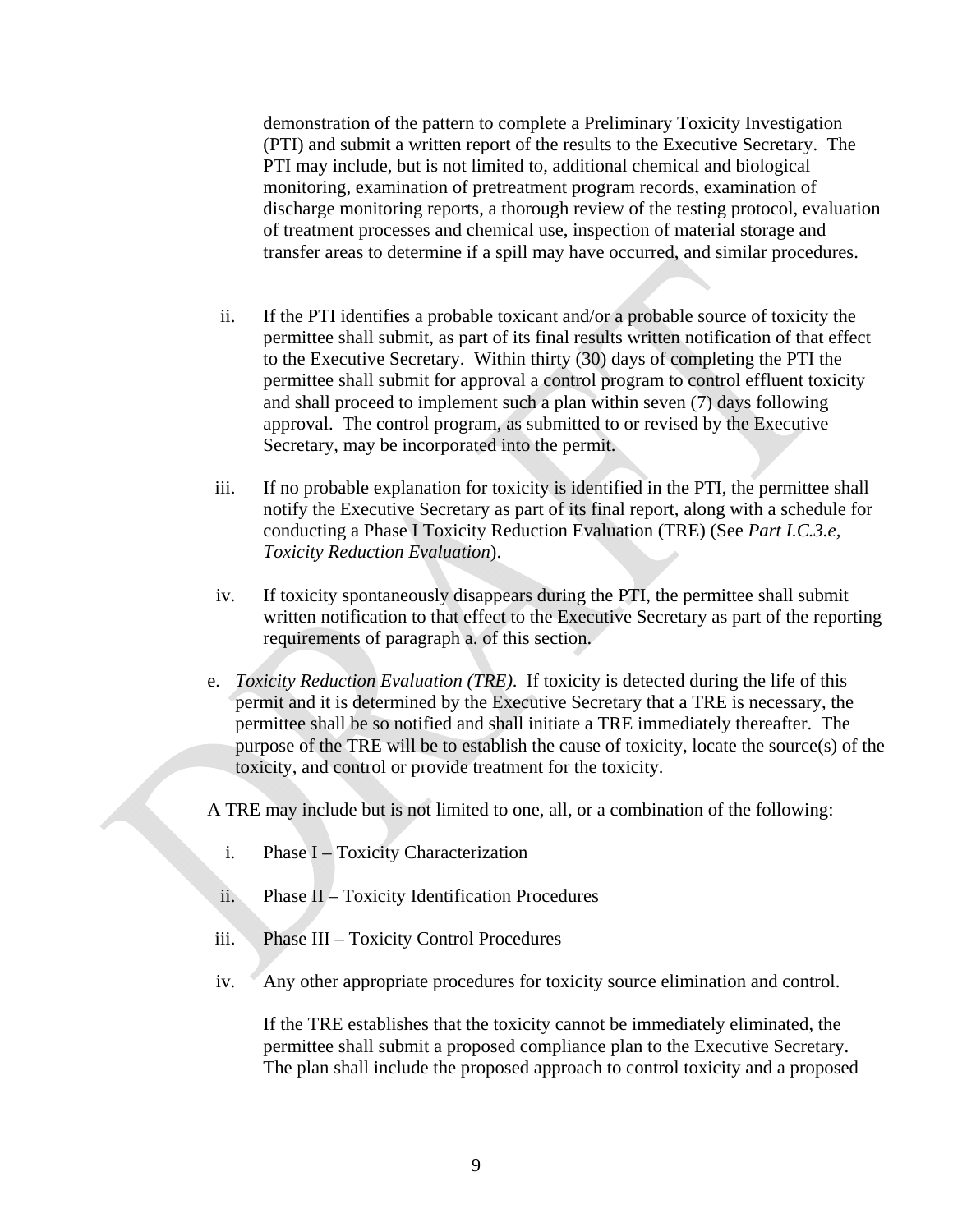compliance schedule for achieving control. If the approach and schedule are acceptable to the Executive Secretary, this permit may be reopened and modified.

If the TRE shows that the toxicity is caused by a toxicant(s) that may be controlled with specific numerical limitations, the permittee may:

- 1. Submit an alternative control program for compliance with the numerical requirements.
- 2. If necessary, provide a modified biomonitoring protocol, which compensates for the pollutant(s) being controlled numerically.

If acceptable to the Executive Secretary, this permit may be reopened and modified to incorporate any additional numerical limitations, a modified compliance schedule if judged necessary by the Executive Secretary, and/or a modified biomonitoring protocol.

Failure to conduct an adequate TRE, or failure to submit a plan or program as described above, or the submittal of a plan or program judged inadequate by the Executive Secretary, shall be considered a violation of this permit.

f. Reporting of Wastewater Monitoring Results. Monitoring results obtained during the previous month shall be summarized for each month and reported on a Discharge Monitoring Report Form (EPA No. 3320-1) or by NetDMR, post-marked or entered into NetDMR no later than the  $28<sup>th</sup>$  day of the month following the completed reporting period. If no discharge occurs during the reporting period, "no discharge" shall be reported. Legible copies of these, and all other reports including whole effluent toxicity (WET) test reports required herein, shall be signed and certified in accordance with the requirements of *Signatory Requirements (see Part V.G*), and submitted by NetDMR, or to the Division of Water Quality at the following address:

Department of Environmental Quality Division of Water Quality PO Box 144870 Salt Lake City, Utah 84114-4870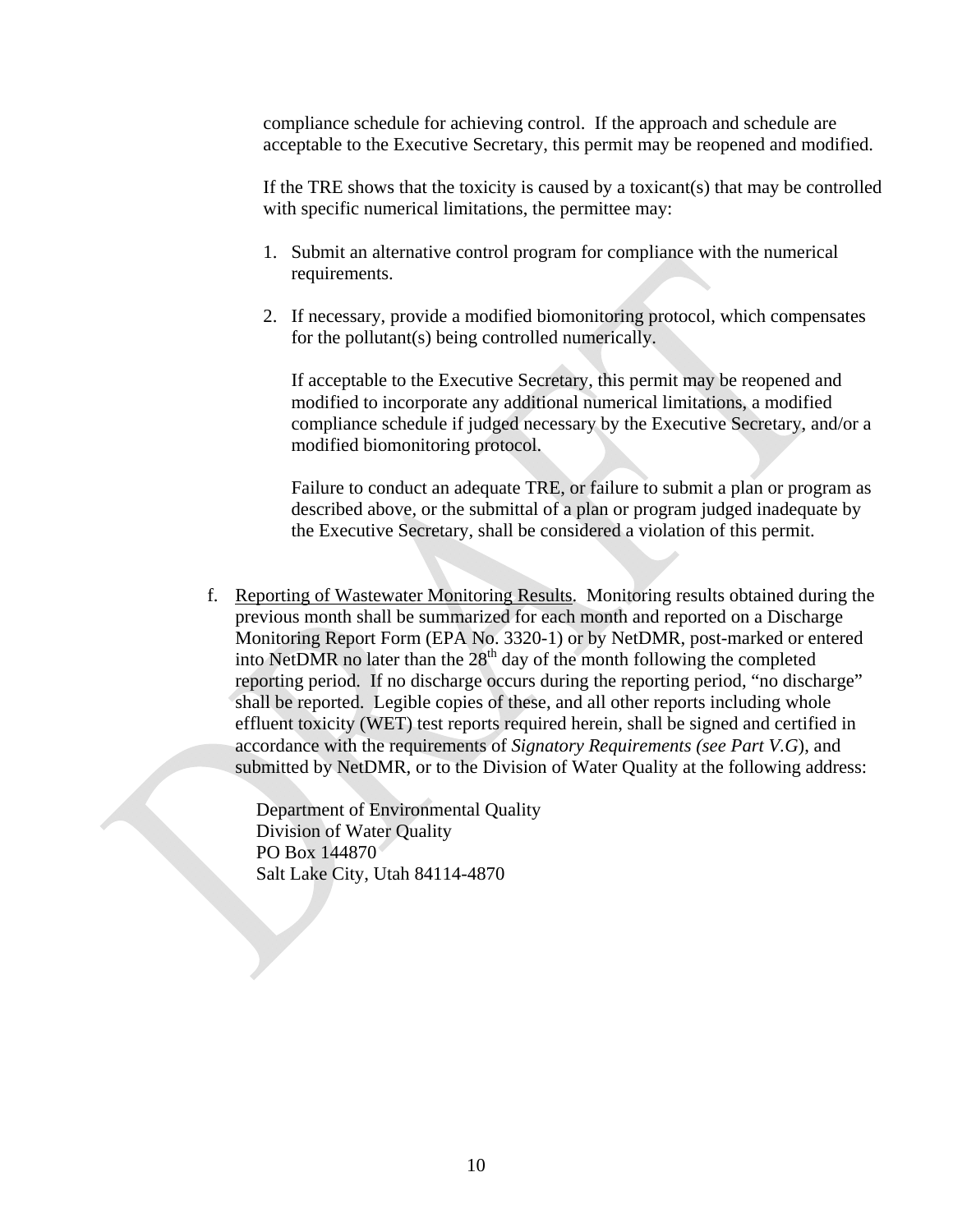## **II. STORMWATER DISCHARGE REQUIREMENTS**

The operator of an existing or new discharge composed entirely of storm water from an oil or gas exploration, production, processing, or treatment operation, or transmission facility is not required to submit a permit application, unless the facility:

- (a) Has had a discharge of storm water resulting in the discharge of a reportable quantity for which notification is or was required pursuant to 40 CFR 117.21 or 40 CFR 302.6 at any time since November 16, 1987; or
- (b) Has had a discharge of storm water resulting in the discharge of a reportable quantity for which notification is or was required pursuant to 40 CFR 110.6 at any time since November 16, 1987; or
- (c) Contributes to a violation of a water quality standard.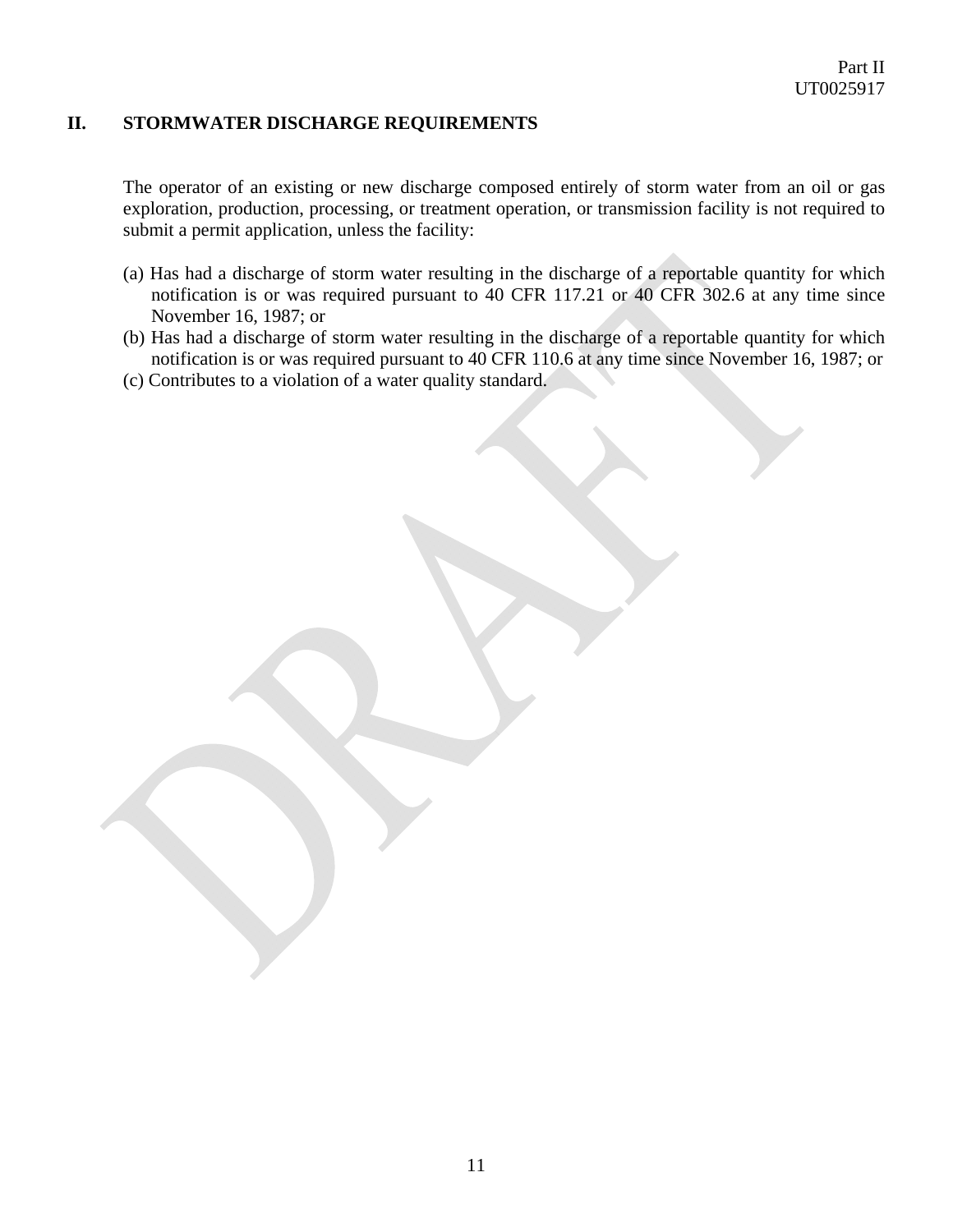## **III. MONITORING, RECORDING AND REPORTING REQUIREMENTS**

- A. Representative Sampling. Samples taken in compliance with the monitoring requirements established under *Part I* shall be collected from the effluent stream prior to discharge into the receiving waters. Samples and measurements shall be representative of the volume and nature of the monitored discharge.
- B. Monitoring Procedures. Monitoring must be conducted according to test procedures approved under *Utah Administrative Code ("UAC") R317-2-10*, unless other test procedures have been specified in this permit.
- C. Penalties for Tampering. The *Act* provides that any person who falsifies, tampers with, or knowingly renders inaccurate, any monitoring device or method required to be maintained under this permit shall, upon conviction, be punished by a fine of not more than \$10,000 per violation, or by imprisonment for not more than six months per violation, or by both.
- D. Reporting of Monitoring Results. Monitoring results obtained during the previous month shall be summarized for each month and reported on a Discharge Monitoring Report Form (EPA No. 3320-1) or by NetDMR, post-marked or entered into NetDMR no later than the  $28<sup>th</sup>$ day of the month following the completed reporting period. If no discharge occurs during the reporting period, "no discharge" shall be reported. Legible copies of these, and all other reports including whole effluent toxicity (WET) test reports required herein, shall be signed and certified in accordance with the requirements of *Signatory Requirements (see Part V.G*), and submitted by NetDMR, or to the Division of Water Quality at the following address:

Department of Environmental Quality Division of Water Quality PO Box 144870 Salt Lake City, Utah 84114-4870

- E. Compliance Schedules. Reports of compliance or noncompliance with, or any progress reports on, interim and final requirements contained in any Compliance Schedule of this permit shall be submitted no later than 14 days following each schedule date.
- F. Additional Monitoring by the Permittee. If the permittee monitors any parameter more frequently than required by this permit, using test procedures approved under *UAC R317-2-10* or as otherwise specified in this permit, the results of this monitoring shall be included in the calculation and reporting of the data submitted in the DMR. Such increased frequency shall also be indicated. Only those parameters required by the permit need to be reported.
- G. Records Contents. Records of monitoring information shall include:
	- 1. The date, exact place, and time of sampling or measurements:
	- 2. The individual(s) who performed the sampling or measurements;
	- 3. The date(s) and time(s) analyses were performed;
	- 4. The individual(s) who performed the analyses;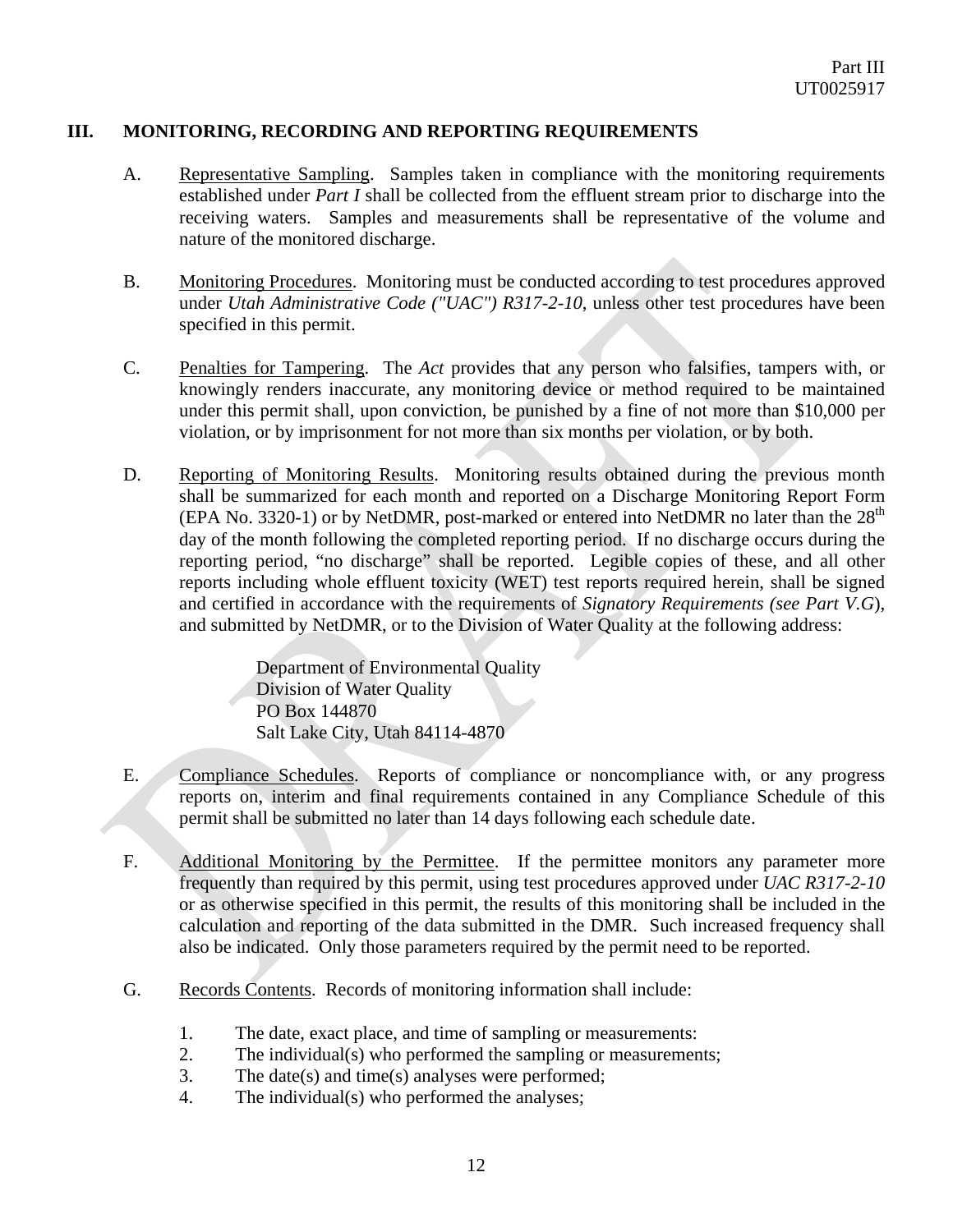- 5. The analytical techniques or methods used; and,
- 6. The results of such analyses.
- H. Retention of Records. The permittee shall retain records of all monitoring information, including all calibration and maintenance records and all original strip chart recordings for continuous monitoring instrumentation, copies of all reports required by this permit, and records of all data used to complete the application for this permit, for a period of at least three years from the date of the sample, measurement, report or application. This period may be extended by request of the Executive Secretary at any time. A copy of this UPDES permit must be maintained on site during the duration of activity at the permitted location.

#### I. Twenty-four Hour Notice of Noncompliance Reporting.

- 1. The permittee shall (orally) report any noncompliance which may seriously endanger health or environment as soon as possible, but no later than twenty-four (24) hours from the time the permittee first became aware of circumstances. The report shall be made to the Division of Water Quality, (801) 536-4300, or 24 hour answering service (801) 536-4123.
- 2. The following occurrences of noncompliance shall be reported by telephone (801) 536-4123 as soon as possible but no later than 24 hours from the time the permittee becomes aware of the circumstances:
	- a. Any noncompliance which may endanger health or the environment;
	- b. Any unanticipated bypass which exceeds any effluent limitation in the permit (See *Part IV.G, Bypass of Treatment Facilities.)*;
	- c. Any upset which exceeds any effluent limitation in the permit (See *Part IV.H*, *Upset Conditions*.); or,
	- d. Violation of a maximum daily discharge limitation for any of the pollutants listed in the permit.
- 3. A written submission shall also be provided within five days of the time that the permittee becomes aware of the circumstances. The written submission shall contain:
	- a. A description of the noncompliance and its cause;
	- b. The period of noncompliance, including exact dates and times;
	- c. The estimated time noncompliance is expected to continue if it has not been corrected;
	- d. Steps taken or planned to reduce, eliminate, and prevent reoccurrence of the noncompliance;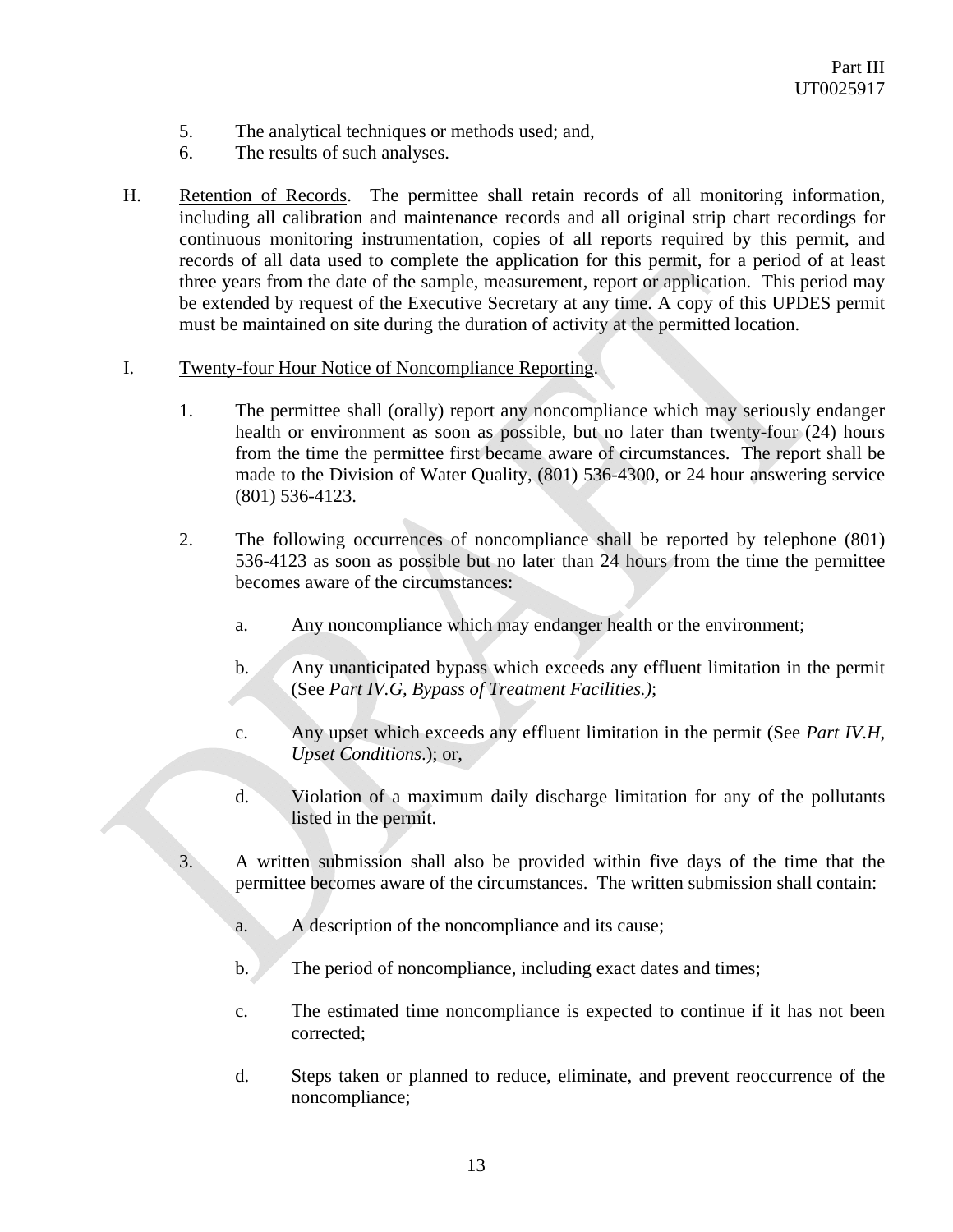- e. Steps taken, if any, to mitigate the adverse impacts on the environment and human health during the noncompliance period.
- 4. The Executive Secretary may waive the written report on a case-by-case basis if the oral report has been received within 24 hours by the Division of Water Quality, (801) 536-4300.
- 5. Reports shall be submitted to the addresses in *Part III.D*, *Reporting of Monitoring Results*.
- J. Other Noncompliance Reporting. Instances of noncompliance not required to be reported within 24 hours shall be reported at the time that monitoring reports for *Part III.D* are submitted. The reports shall contain the information listed in *Part III.I.3*.
- K. Inspection and Entry. The permittee shall allow the Executive Secretary, or an authorized representative, upon the presentation of credentials and other documents as may be required by law, to:
	- 1. Enter upon the permittee's premises where a regulated facility or activity is located or conducted, or where records must be kept under the conditions of the permit;
	- 2. Have access to and copy, at reasonable times, any records that must be kept under the conditions of this permit;
	- 3. Inspect at reasonable times any facilities, equipment (including monitoring and control equipment), practices, or operations regulated or required under this permit; and,
	- 4. Sample or monitor at reasonable times, for the purpose of assuring permit compliance or as otherwise authorized by the *Act*, any substances or parameters at any location.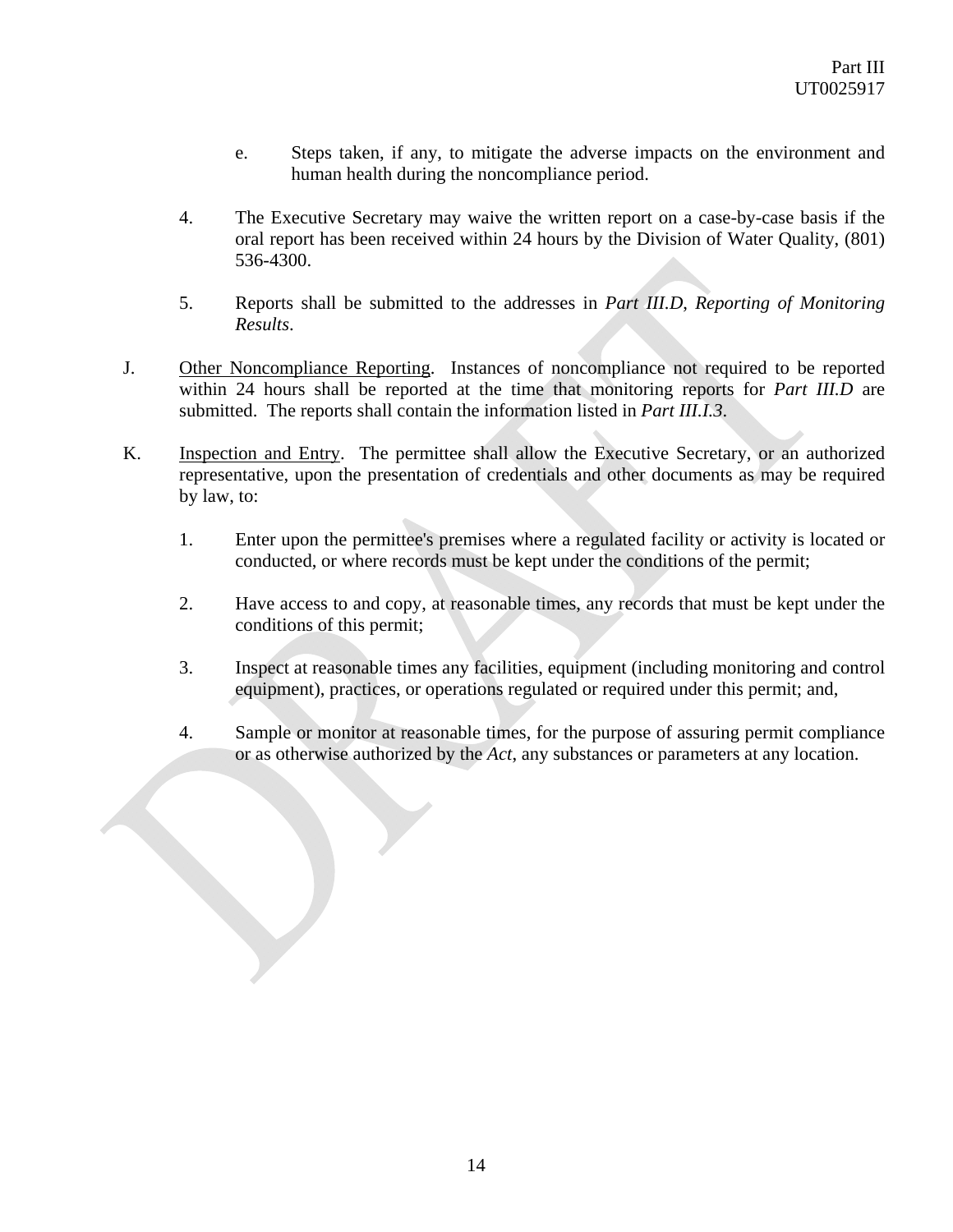# **IV. COMPLIANCE RESPONSIBILITIES**

- A. Duty to Comply. The permittee must comply with all conditions of this permit. Any permit noncompliance constitutes a violation of the Act and is grounds for enforcement action; for permit termination, revocation and reissuance, or modification; or for denial of a permit renewal application. The permittee shall give advance notice to the Executive Secretary of any planned changes in the permitted facility or activity which may result in noncompliance with permit requirements.
- B. Penalties for Violations of Permit Conditions. The *Act* provides that any person who violates a permit condition implementing provisions of the *Act* is subject to a civil penalty not to exceed \$10,000 per day of such violation. Any person who willfully or negligently violates permit conditions of the Act is subject to a fine not exceeding \$25,000 per day of violation; Any person convicted under *UCA 19-5-115(2)* a second time shall be punished by a fine not exceeding \$50,000 per day. Except as provided at *Part IV.G*, *Bypass of Treatment Facilities* and *Part IV.H*, *Upset Conditions*, nothing in this permit shall be construed to relieve the permittee of the civil or criminal penalties for noncompliance.
- C. Need to Halt or Reduce Activity not a Defense. It shall not be a defense for a permittee in an enforcement action that it would have been necessary to halt or reduce the permitted activity in order to maintain compliance with the conditions of this permit.
- D. Duty to Mitigate. The permittee shall take all reasonable steps to minimize or prevent any discharge in violation of this permit which has a reasonable likelihood of adversely affecting human health or the environment.
- E. Proper Operation and Maintenance. The permittee shall at all times properly operate and maintain all facilities and systems of treatment and control (and related appurtenances) which are installed or used by the permittee to achieve compliance with the conditions of this permit. Proper operation and maintenance also includes adequate laboratory controls and quality assurance procedures. This provision requires the operation of back-up or auxiliary facilities or similar systems which are installed by a permittee only when the operation is necessary to achieve compliance with the conditions of the permit.
- F. Removed Substances. Collected screening, grit, solids, sludges, or other pollutants removed in the course of treatment shall be buried or disposed of in such a manner so as to prevent any pollutant from entering any waters of the state or creating a health hazard. Sludge/digester supernatant and filter backwash shall not directly enter either the final effluent or waters of the state by any other direct route.
- G. Bypass of Treatment Facilities.
	- 1. Bypass not exceeding limitations. The permittee may allow any bypass to occur which does not cause effluent limitations to be exceeded, but only if it also is for essential maintenance to assure efficient operation. These bypasses are not subject to 2. and 3. of this section.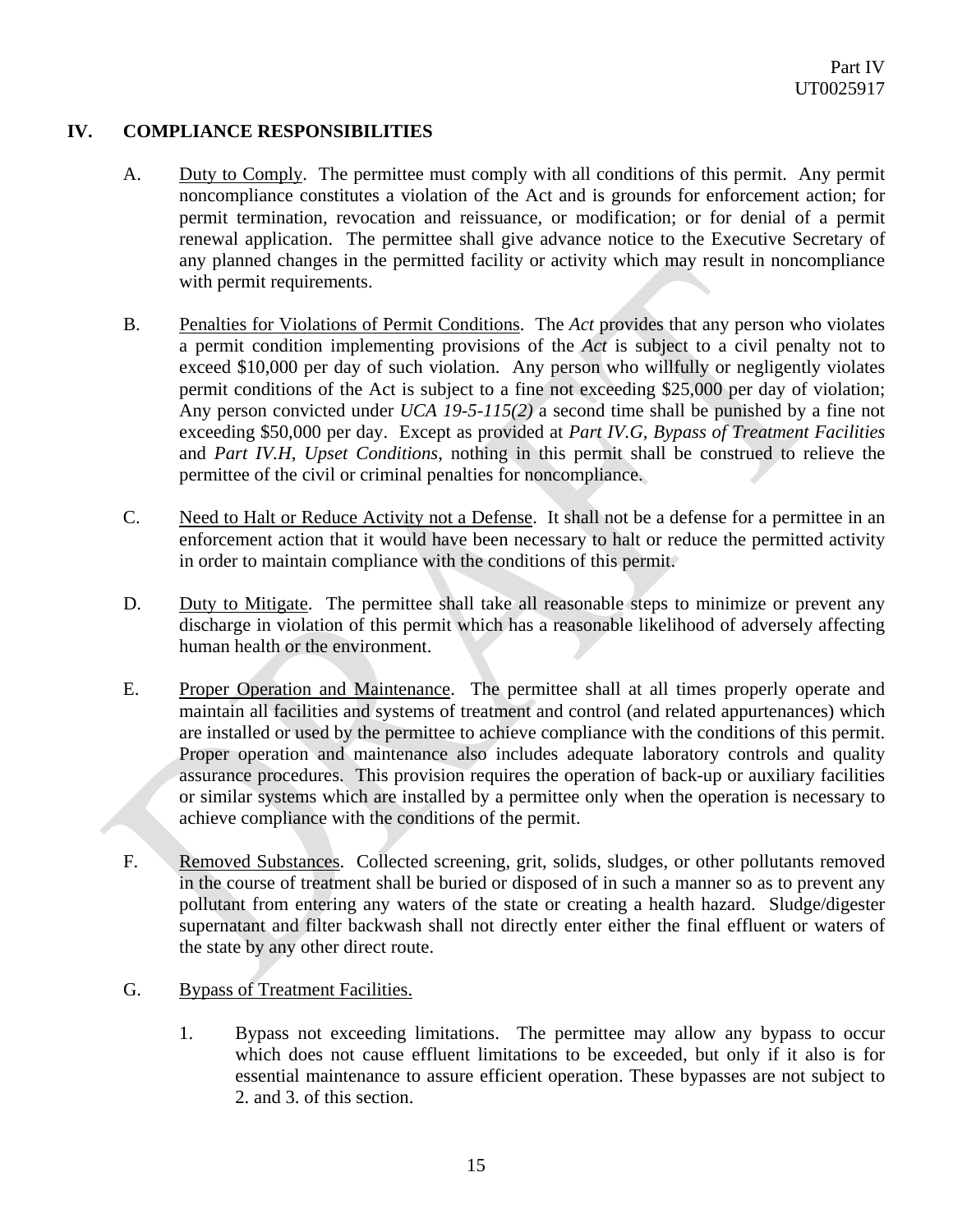- 2. Prohibition of Bypass.
	- a. Bypass is prohibited, and the Executive Secretary may take enforcement action against a permittee for bypass, unless:
		- (1) Bypass was unavoidable to prevent loss of human life, personal injury, or severe property damage;
		- (2) There were no feasible alternatives to bypass, such as the use of auxiliary treatment facilities, retention of untreated wastes, or maintenance during normal periods of equipment downtime. This condition is not satisfied if adequate backup equipment should have been installed in the exercise of reasonable engineering judgment to prevent a bypass which occurred during normal periods of equipment downtime or preventive maintenance, and
		- (3) The permittee submitted notices as required under section G.3.
	- b. The executive Secretary may approve an anticipated bypass, after considering its adverse effects, if the Executive Secretary determines that it will meet the three conditions listed in sections  $G.2a$ . (1), (2) and (3).
- 3. Notice.
	- a. Anticipated bypass. Except as provided above in section G.2. and below in section G. 3.b, if the permittee knows in advance of the need for a bypass, it shall submit prior notice, at least ninety days before the date of bypass. The prior notice shall include the following unless otherwise waived by the Executive Secretary:
		- (1) Evaluation of alternative to bypass, including cost-benefit analysis containing an assessment of anticipated resource damages:
		- (2) A specific bypass plan describing the work to be performed including scheduled dates and times. The permittee must notify the Executive Secretary in advance of any changes to the bypass schedule;
		- (3) Description of specific measures to be taken to minimize environmental and public health impacts;
		- (4) A notification plan sufficient to alert all downstream users, the public and others reasonably expected to be impacted by the bypass;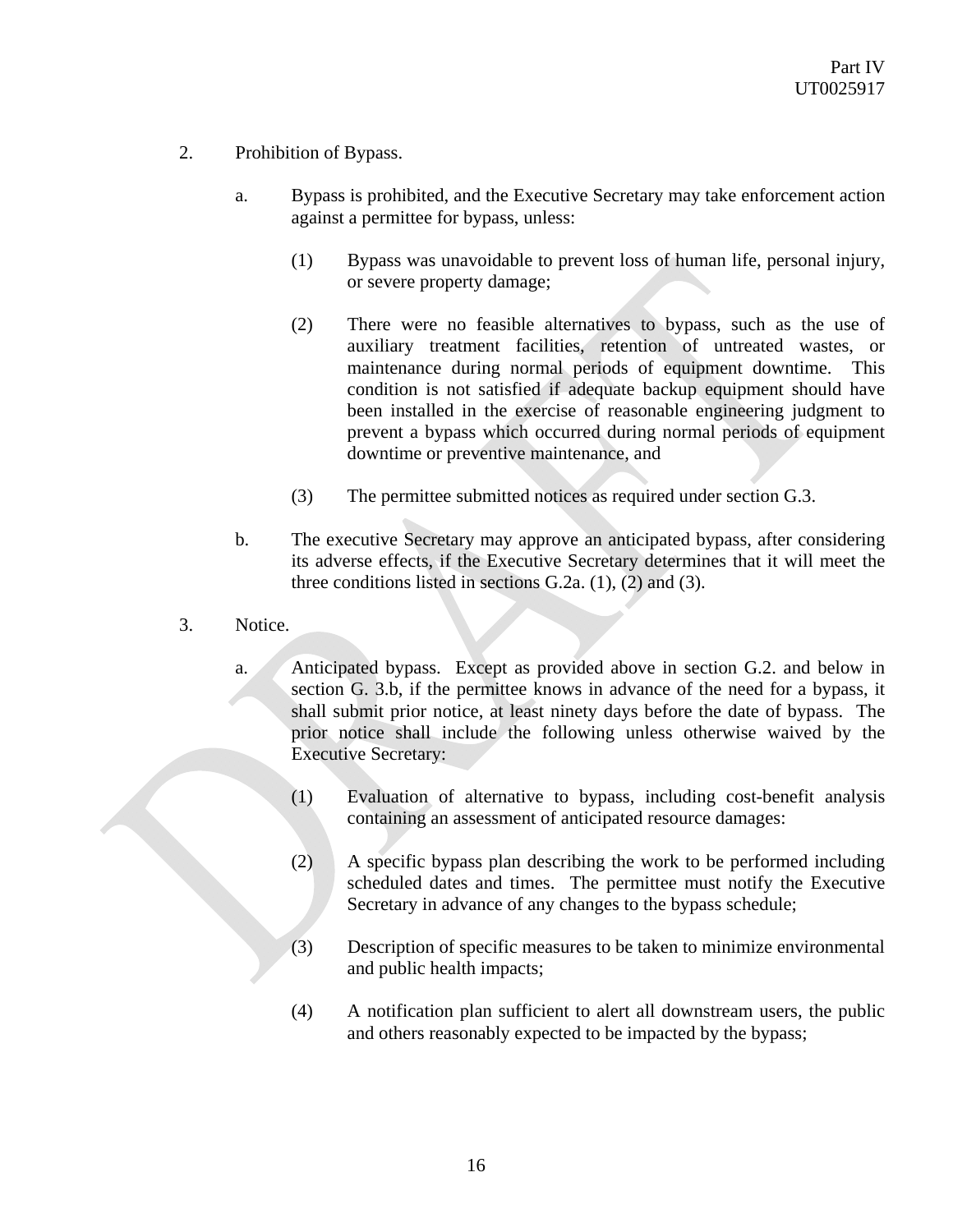- (5) A water quality assessment plan to include sufficient monitoring of the receiving water before, during and following the bypass to enable evaluation of public health risks and environmental impacts; and
- (6) Any additional information requested by the Executive Secretary.
- b. Emergency Bypass. Where ninety days advance notice is not possible, the permittee must notify the Executive Secretary, and the Director of the Department of Natural Resources, as soon as it becomes aware of the need to bypass and provide to the Executive Secretary the information in section G.3.a.(1) through (6) to the extent practicable.
- c. Unanticipated bypass. The permittee shall submit notice of an unanticipated bypass to the Executive Secretary as required under Part III.I., Twenty Four Hour Reporting. The permittee shall also immediately notify the Director of the Department of Natural Resources, the public and downstream users and shall implement measures to minimize impacts to public health and environment to the extent practicable.

# H. Upset Conditions.

- 1. Effect of an upset. An upset constitutes an affirmative defense to an action brought for noncompliance with technology based permit effluent limitations if the requirements of paragraph 2. of this section are met. Executive Secretary's administrative determination regarding a claim of upset cannot be judiciously challenged by the permittee until such time as an action is initiated for noncompliance.
- 2. Conditions necessary for a demonstration of upset. A permittee who wishes to establish the affirmative defense of upset shall demonstrate, through properly signed, contemporaneous operating logs, or other relevant evidence that:
	- a. An upset occurred and that the permittee can identify the cause(s) of the upset;
	- b. The permitted facility was at the time being properly operated;
	- c. The permittee submitted notice of the upset as required under Part III.I, Twenty-four Hour Notice of Noncompliance Reporting; and,
	- d. The permittee complied with any remedial measures required under Part IV.D, Duty to Mitigate.
- 3. Burden of proof. In any enforcement proceeding, the permittee seeking to establish the occurrence of an upset has the burden of proof.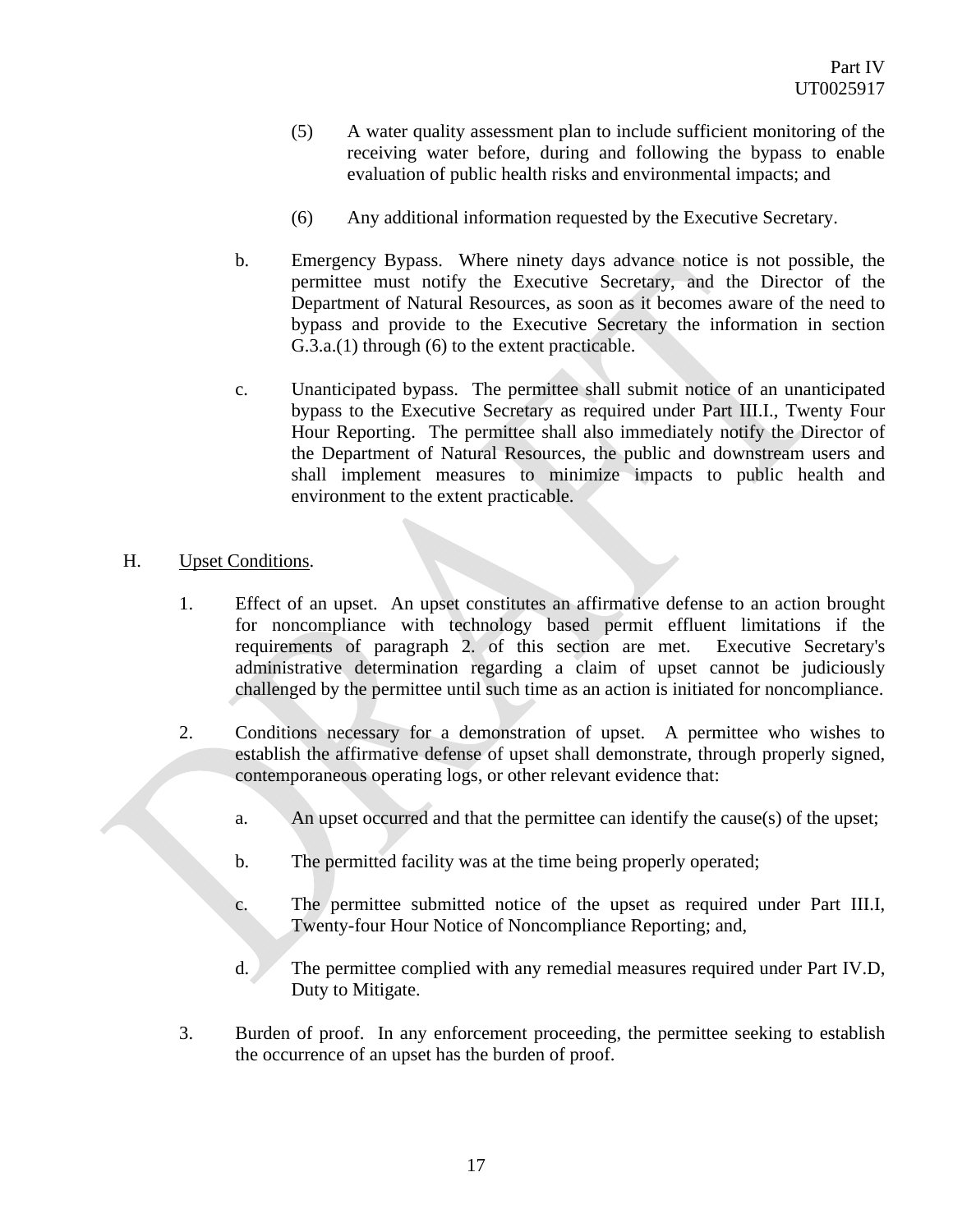- I. Toxic Pollutants. The permittee shall comply with effluent standards or prohibitions established under Section 307(a) of *The Water Quality Act of 1987* for toxic pollutants within the time provided in the regulations that establish those standards or prohibitions, even if the permit has not yet been modified to incorporate the requirement.
- J. Changes in Discharge of Toxic Substances. Notification shall be provided to the Executive Secretary as soon as the permittee knows of, or has reason to believe:
	- 1. That any activity has occurred or will occur which would result in the discharge, on a routine or frequent basis, of any toxic pollutant which is not limited in the permit, if that discharge will exceed the highest of the following "notification levels":
		- a. One hundred micrograms per liter (100 ug/L);
		- b. Two hundred micrograms per liter (200 ug/L) for acrolein and acrylonitrile; five hundred micrograms per liter (500 ug/L) for 2, 4-dinitrophenol and for 2 methyl-4, 6-dinitrophenol; and one milligram per liter (1 mg/L) for antimony;
		- c. Five (5) times the maximum concentration value reported for that pollutant in the permit application in accordance with *UAC R317-8-3.5(7)* or (10); or,
		- d. The level established by the Executive Secretary in accordance with *UAC R317-8-4.2(6)*.
	- 2. That any activity has occurred or will occur which would result in any discharge, on a non-routine or infrequent basis, of a toxic pollutant which is not limited in the permit, if that discharge will exceed the highest of the following "notification levels":
		- a. Five hundred micrograms per liter (500 ug/L);
		- b. One milligram per liter (1 mg/L) for antimony:
		- c. Ten (10) times the maximum concentration value reported for that pollutant in the permit application in accordance with *UAC R317-8-3.5(9)*; or,
		- d. The level established by the Executive Secretary in accordance with *UAC R317-8-4.2(6)*.
- K. Industrial Pretreatment. Any wastewaters discharged to the sanitary sewer, either as a direct discharge or as a hauled waste, are subject to Federal, State and local pretreatment regulations. Pursuant to Section 307 of *The Water Quality Act of 1987*, the permittee shall comply with all applicable federal General Pretreatment Regulations promulgated at *40 CFR 403*, the State Pretreatment Requirements at *UAC R317-8-8*, and any specific local discharge limitations developed by the Publicly Owned Treatment Works (POTW) accepting the wastewaters.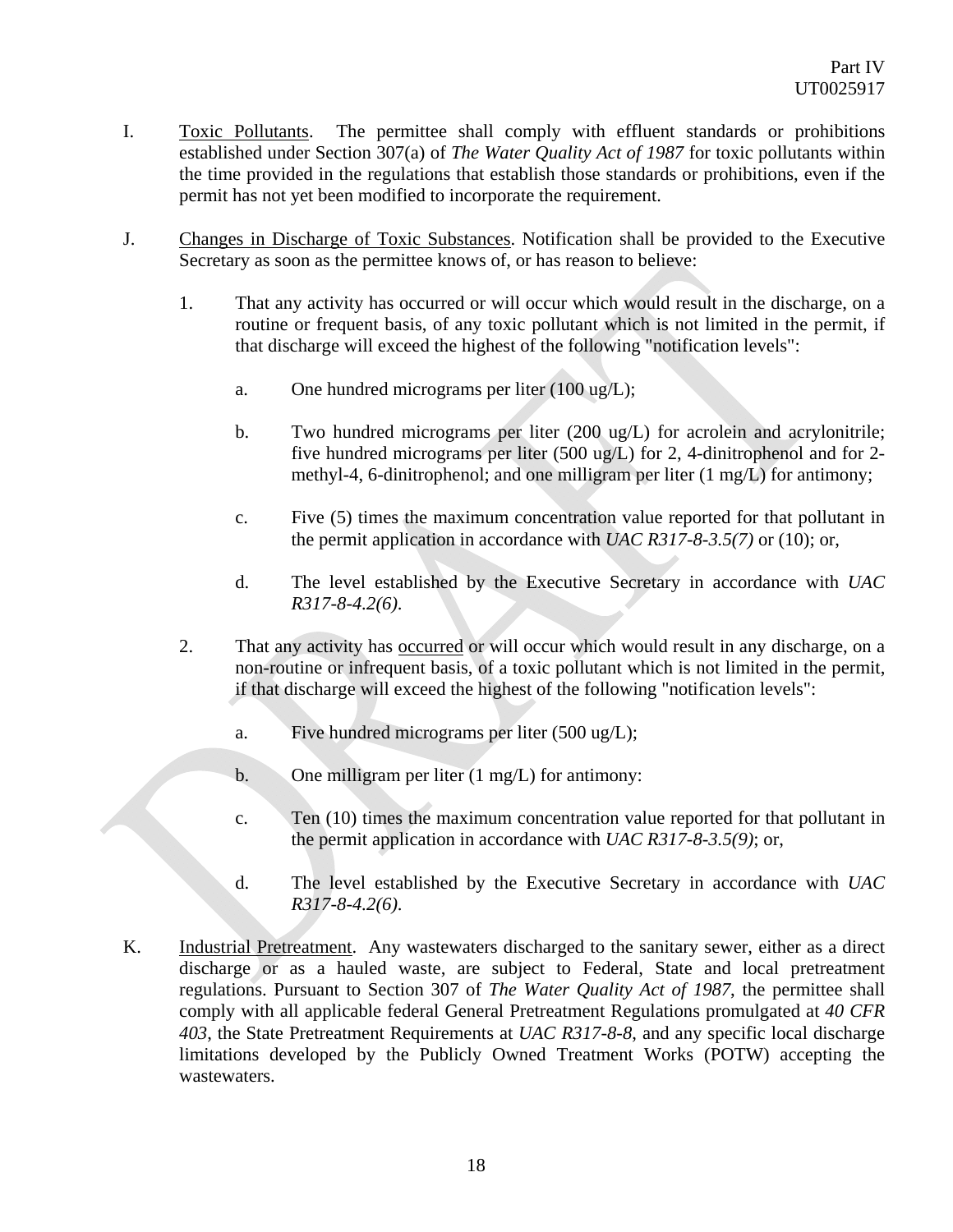In addition, in accordance with  $40 \text{ CFR } 403.12(p)(1)$ , the permittee must notify the POTW, the EPA Regional Waste Management Director, and the State hazardous waste authorities, in writing, if they discharge any substance into a POTW which if otherwise disposed of would be considered a hazardous waste under *40 CFR 261*. This notification must include the name of the hazardous waste, the EPA hazardous waste number, and the type of discharge (continuous or batch).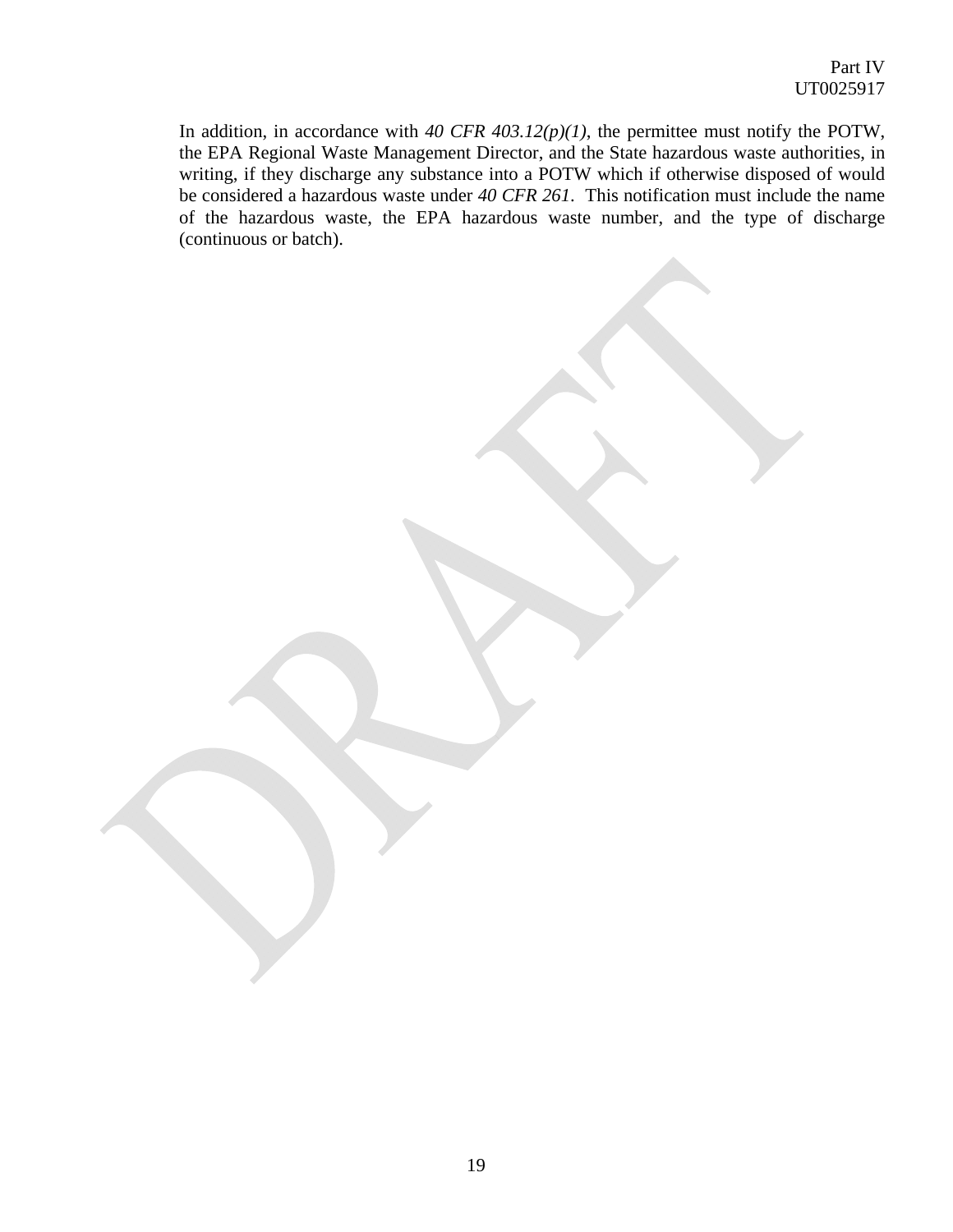# **V. GENERAL REQUIREMENTS**

- A. Planned Changes. The permittee shall give notice to the Executive Secretary as soon as possible of any planned physical alterations or additions to the permitted facility. Notice is required only when the alteration or addition could significantly change the nature or increase the quantity of pollutants discharged. This notification applies to pollutants which are not subject to effluent limitations in the permit. In addition, if there are any planned substantial changes to the permittee's existing sludge facilities or their manner of operation or to current sludge management practices of storage and disposal, the permittee shall give notice to the Executive Secretary of any planned changes at least 30 days prior to their implementation.
- B. Anticipated Noncompliance. The permittee shall give advance notice to the Executive Secretary of any planned changes in the permitted facility or activity which may result in noncompliance with permit requirements.
- C. Permit Actions. This permit may be modified, revoked and reissued, or terminated for cause. The filing of a request by the permittee for a permit modification, revocation and reissuance, or termination, or a notification of planned changes or anticipated noncompliance, does not stay any permit condition.
- D. Duty to Reapply. If the permittee wishes to continue an activity regulated by this permit after the expiration date of this permit, the permittee shall apply for and obtain a new permit. The application shall be submitted at least 180 days before the expiration date of this permit.
- E. Duty to Provide Information. The permittee shall furnish to the Executive Secretary, within a reasonable time, any information which the Executive Secretary may request to determine whether cause exists for modifying, revoking and reissuing, or terminating this permit, or to determine compliance with this permit. The permittee shall also furnish to the Executive Secretary, upon request, copies of records required to be kept by this permit.
- F. Other Information. When the permittee becomes aware that it failed to submit any relevant facts in a permit application, or submitted incorrect information in a permit application or any report to the Executive Secretary, it shall promptly submit such facts or information.
- G. Signatory Requirements. All applications, reports or information submitted to the Executive Secretary shall be signed and certified.
	- 1. All permit applications shall be signed by either a principal executive officer or ranking elected official
	- 2. All reports required by the permit and other information requested by the Executive Secretary shall be signed by a person described above or by a duly authorized representative of that person. A person is a duly authorized representative only if:
		- a. The authorization is made in writing by a person described above and submitted to the Executive Secretary, and,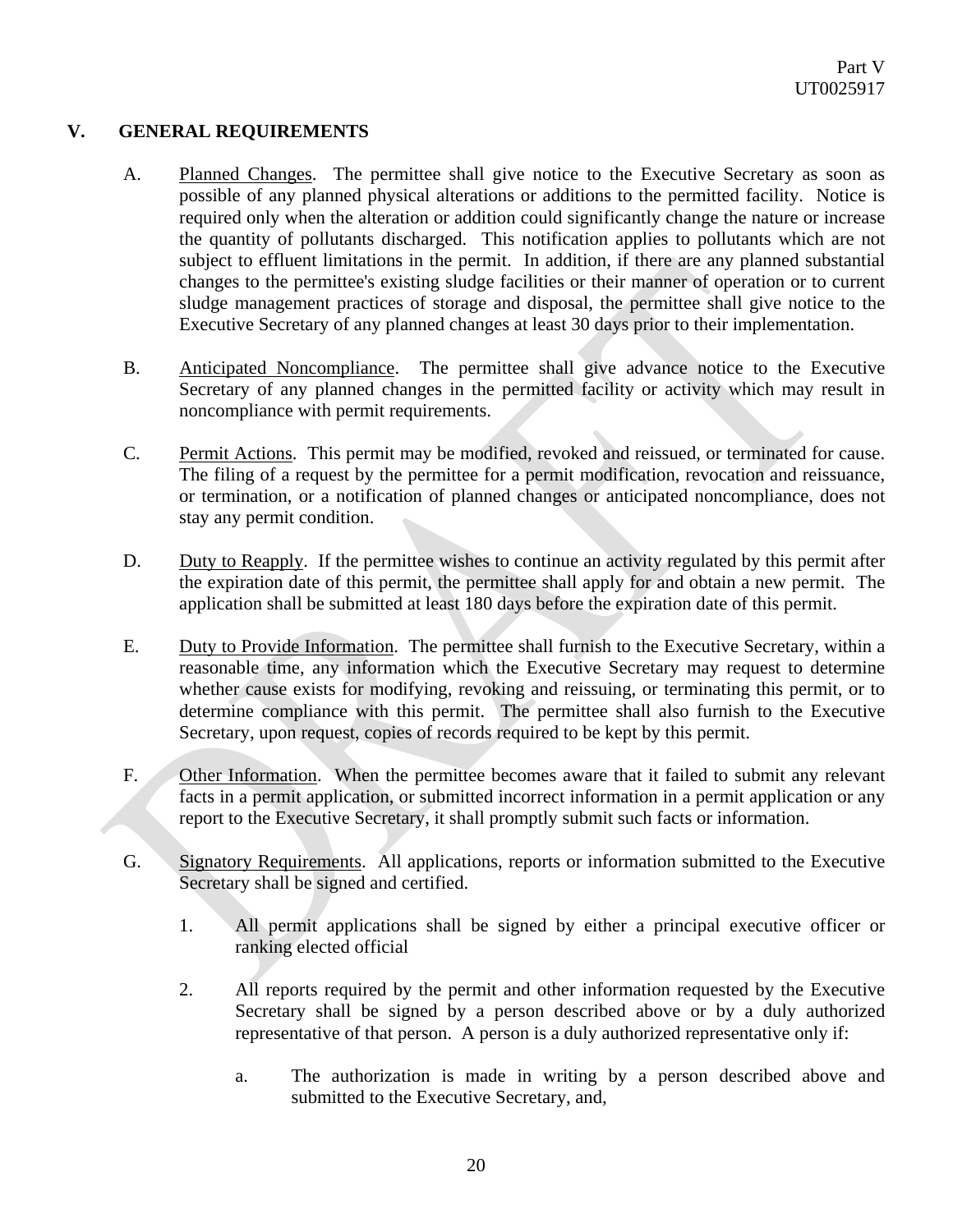- b. The authorization specifies either an individual or a position having responsibility for the overall operation of the regulated facility, such as the position of plant manager, superintendent, position of equivalent responsibility, or an individual or position having overall responsibility for environmental matters. (A duly authorized representative may thus be either a named individual or any individual occupying a named position.)
- 3. Changes to authorization. If an authorization under paragraph V.G.2 is no longer accurate because a different individual or position has responsibility for the overall operation of the facility, a new authorization satisfying the requirements of paragraph V.G.2 must be submitted to the Executive Secretary prior to or together with any reports, information, or applications to be signed by an authorized representative.
- 4. Certification. Any person signing a document under this section shall make the following certification:

 "I certify under penalty of law that this document and all attachments were prepared under my direction or supervision in accordance with a system designed to assure that qualified personnel properly gather and evaluate the information submitted. Based on my inquiry of the person or persons who manage the system, or those persons directly responsible for gathering the information, the information submitted is, to the best of my knowledge and belief, true, accurate, and complete. I am aware that there are significant penalties for submitting false information, including the possibility of fine and imprisonment for knowing violations."

- H. Penalties for Falsification of Reports. The *Act* provides that any person who knowingly makes any false statement, representation, or certification in any record or other document submitted or required to be maintained under this permit, including monitoring reports or reports of compliance or noncompliance shall, upon conviction be punished by a fine of not more than \$10,000.00 per violation, or by imprisonment for not more than six months per violation, or by both.
- I. Availability of Reports. Except for data determined to be confidential under *UAC R317-8- 3.2*, all reports prepared in accordance with the terms of this permit shall be available for public inspection at the office of Executive Secretary. As required by the *Act*, permit applications, permits and effluent data shall not be considered confidential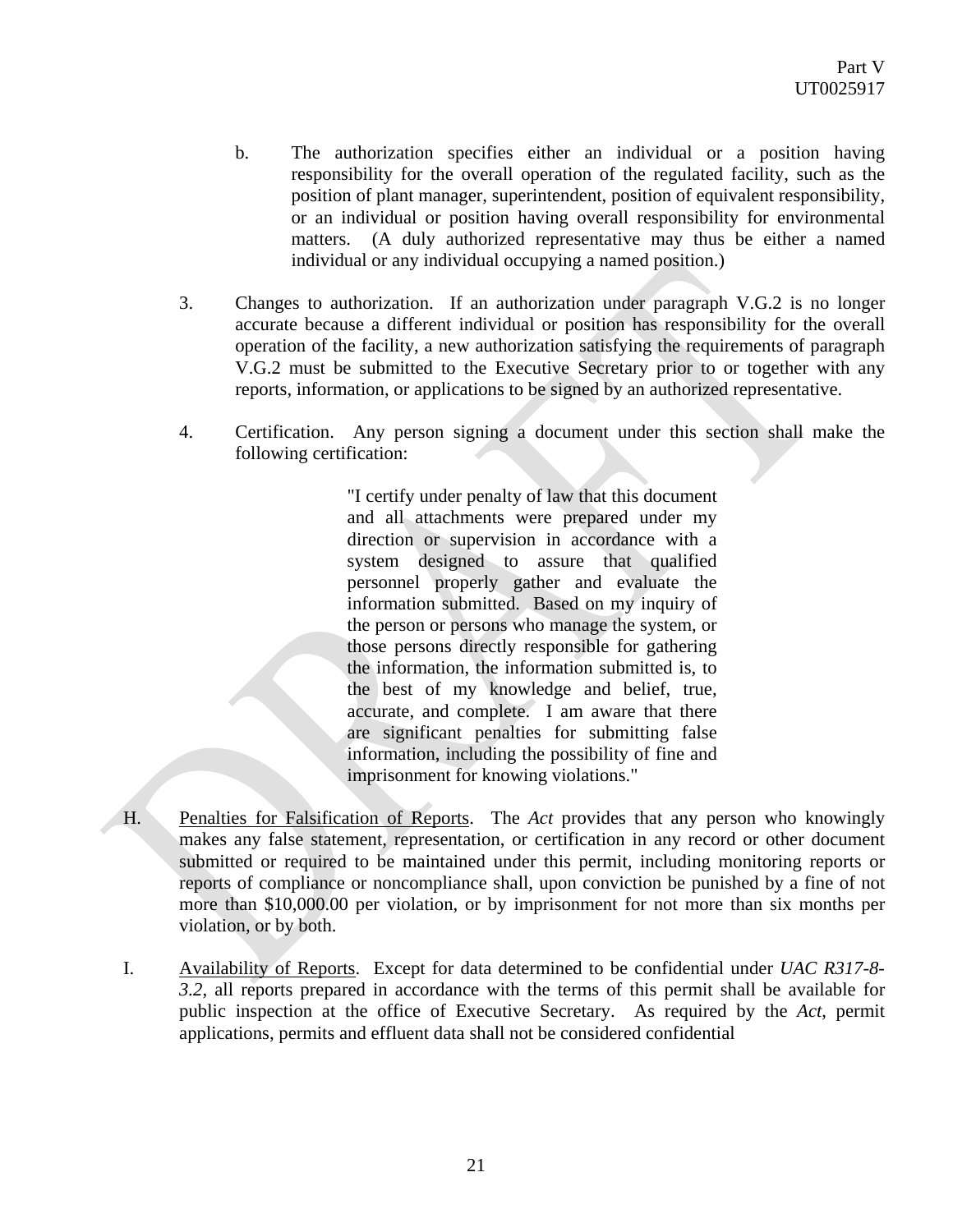- J. Oil and Hazardous Substance Liability. Nothing in this permit shall be construed to preclude the permittee of any legal action or relieve the permittee from any responsibilities, liabilities, or penalties to which the permittee is or may be subject under the *Act*.
- K. Property Rights. The issuance of this permit does not convey any property rights of any sort, or any exclusive privileges, nor does it authorize any injury to private property or any invasion of personal rights, nor any infringement of federal, state or local laws or regulations.
- L. Severability. The provisions of this permit are severable, and if any provisions of this permit or the application of any provision of this permit to any circumstance is held invalid, the application of such provision to other circumstances, and the remainder of this permit, shall not be affected thereby.
- M. Transfers. This permit may be automatically transferred to a new permittee if:
	- 1. The current permittee notifies the Executive Secretary at least 20 days in advance of the proposed transfer date;
	- 2. The notice includes a written agreement between the existing and new permittees containing a specific date for transfer of permit responsibility, coverage, and liability between them; and,
	- 3. The Executive Secretary does not notify the existing permittee and the proposed new permittee of his or her intent to modify, or revoke and reissue the permit. If this notice is not received, the transfer is effective on the date specified in the agreement mentioned in paragraph 2 above.
- N. State Laws. Nothing in this permit shall be construed to preclude the institution of any legal action or relieve the permittee from any responsibilities, liabilities, or penalties established pursuant to any applicable state law or regulation under authority preserved by *UCA 19-5- 117*.
- O. Water Quality-Reopener Provision. This permit may be reopened and modified (following proper administrative procedures) to include the appropriate effluent limitations and compliance schedule, if necessary, if one or more of the following events occurs:
	- 1. Water Quality Standards for the receiving water(s) to which the permittee discharges are modified in such a manner as to require different effluent limits than contained in this permit.
	- 2. A final wasteload allocation is developed and approved by the State and/or EPA for incorporation in this permit.
	- 3. A revision to the current Water Quality Management Plan is approved and adopted which calls for different effluent limitations than contained in this permit.